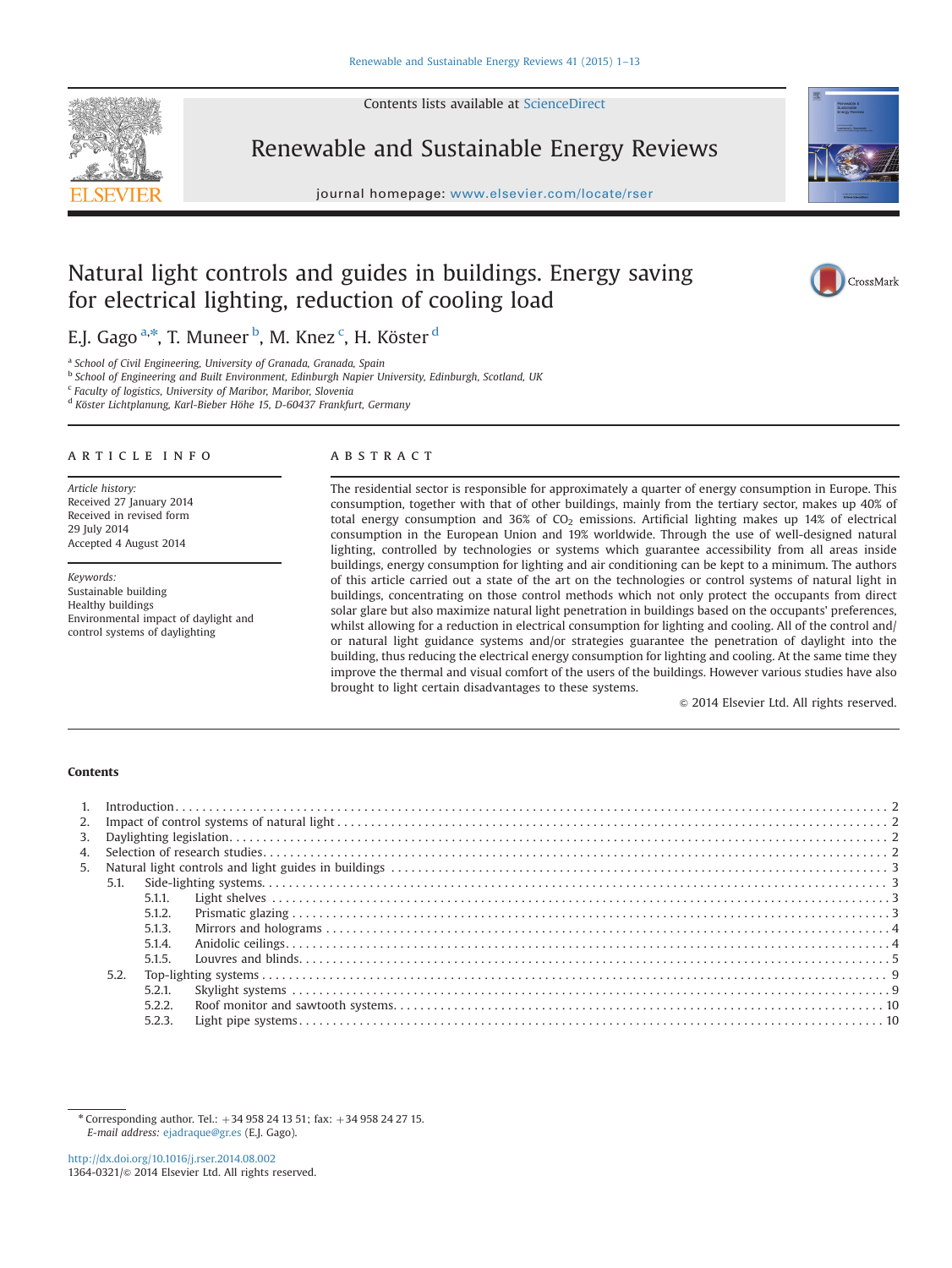## 1. Introduction

The residential and tertiary sector, makes up 40% of total energy consumption  $[1-8]$  $[1-8]$  and 36% of CO<sub>2</sub> emissions [\[9\].](#page-10-0) According to the International Energy Agency (IEA) [\[10\],](#page-10-0) artificial lighting makes up 14% of electrical consumption in the European Union and 19% worldwide.

By acting on energy efficiency in buildings, it is possible to reduce energy consumption and therefore  $CO<sub>2</sub>$  emissions into the atmosphere [\[11,12\]](#page-10-0). Lancashir et al. [\[13\]](#page-10-0) reported that each kWh of energy saved prevents the emission of 680.39 g of carbon dioxide, 5.67 g of sulfur dioxide, and 2.27 g of nitrogen oxide.

Many studies have been able to demonstrate the importance of natural light in buildings. Natural light significantly influences both the balance of energy use in buildings and actual human activity [14–[17\],](#page-10-0) offering the occupants comfort and health benefits, given that it plays an important biological role in the control of the physiological and psychological rhythms of living beings [18–[20\]](#page-10-0).

However, due its changing nature, it is necessary to control and guide natural light in order to supplement or replace artificial lighting. If it is not controlled, natural light can have a negative impact on the environment as excessive solar gains lead to an increase in energy consumption for cooling. On the other hand, most natural light control systems concentrate on minimizing the negative impact of natural light, whilst ignoring its positive impact. Through aiming to reduce the external heat load caused by solar radiation in a building, the amount of natural light often becomes insufficient and results in an increase in energy used for electrical lighting [\[21\]](#page-10-0). Thus, for example, windows allow daylight to enter into and illuminate the interior of a building, yet the effects of the natural light decrease as one moves away from the windows, making the use of artificial illumination a necessary complement [\[22\].](#page-11-0)

Therefore, through a well-designed, controlled use of natural light, employing technologies or systems which ensure the penetration of light throughout the whole building, energy consumption designated to lighting and air conditioning can be kept at a minimum [23–[35\].](#page-11-0)

The authors of this article carried out a state of the art on the technologies or control systems of natural light in buildings. The efficiency of each of these systems in the reduction of energy consumption was evaluated. Specifically, the research concentrates on those control methods which not only protect the occupants from direct solar glare but also maximize daylight penetration into buildings based on the occupants' preferences, whilst allowing for a reduction in electrical consumption given over to lighting and cooling.

## 2. Impact of control systems of natural light

Electric lighting energy consumption [kWh] in conventional office buildings is as much as 35% of the total electric load – demands that are generated primarily during the day when daylight is abundant. Since the energy drawn for electric lighting is ultimately converted into heat, there is additionally a load on the cooling system. Proportional to the total energy used, electric lighting can add as much as 16% to the cooling energy bill, such that the combined electricity costs for lighting and cooling are almost 50% of total electric demand. While total energy consumption is made up of both electricity and fossil fuel energy uses, daylighting alone can reduce total energy use by as much as 25– 30%, one of the most cost-effective investments for energy and carbon savings world-wide [\[21\]](#page-10-0).

The economic impact of ignoring daylight is even more problematic because it is an electric load in buildings – for which source or primary energy costs are significant. 1 kW of power on site uses approximately 3–4 kW of primary energy, with the rest lost as heat up the chimney at the power plant. In conventional coal or oil fired power plants, only 35–40% of the primary energy is converted into power with a further 6% of the energy produced at the power plant lost in transmission. In developed economies such as the USA, Japan, Germany, power plants are to blame for approximately 50% of all  $CO<sub>2</sub>$  emissions. Over 40% of each nation's total energy consumption in developed economies is used for heating, cooling, air conditioning, lighting and other power requirements in buildings [\[21\]](#page-10-0).

In addition, the benefits of a daylight building extend beyond simple energy savings [\[36,37\].](#page-11-0) Numerous studies also indicate that daylighting can help increase worker productivity and decrease absenteeism in daylight commercial office buildings, boost test scores in daylight classrooms [\[38\]](#page-11-0), and accelerate recovery and shorten stays in daylight hospital patient rooms. Hourani and Hammad [\[39\]](#page-11-0) reported impacts of daylight on students' health, emotions, attendance and performance. A 2 year study in U.S. elementary schools cleared more attendance by 3.6% for students in daylight classes than students in other classes depend mainly on electrical lighting and minimum day-lighting. Another study in U.S. schools investigated the impact of daylight on students' performance through scores' analysis for over (21,000) students. Whereas students in the most daylight classrooms showed progress 20% faster on math tests and 26% on reading tests within 1 year than students in classes depending on electrical lighting with minimum daylight [\[39\]](#page-11-0).

## 3. Daylighting legislation

There are many types of building regulations, codes, standards or ordinances which are specifically related to ensure daylight in buildings. The requirements and regulations regarding daylight are very diverse. The existing daylighting standards in many European countries (comprehensive codes are for example in Germany [\[40\]](#page-11-0) and Great Britain [\[41\]](#page-11-0)) are more or less informative and are not intended to be applied in a prescriptive manner. The European Committee for Standardization will prepare the first European Code for daylighting in buildings and to define metrics for daylight and sunlight in all regularly occupied indoor spaces [\[42\].](#page-11-0)

A good review of daylighting requirements of many sustainable rating systems was done in Ref. [\[43\]](#page-11-0).

#### 4. Selection of research studies

This paper systematically reviews recent research on the technologies or control systems of natural light in buildings. The main objective of such technologies or control systems is not only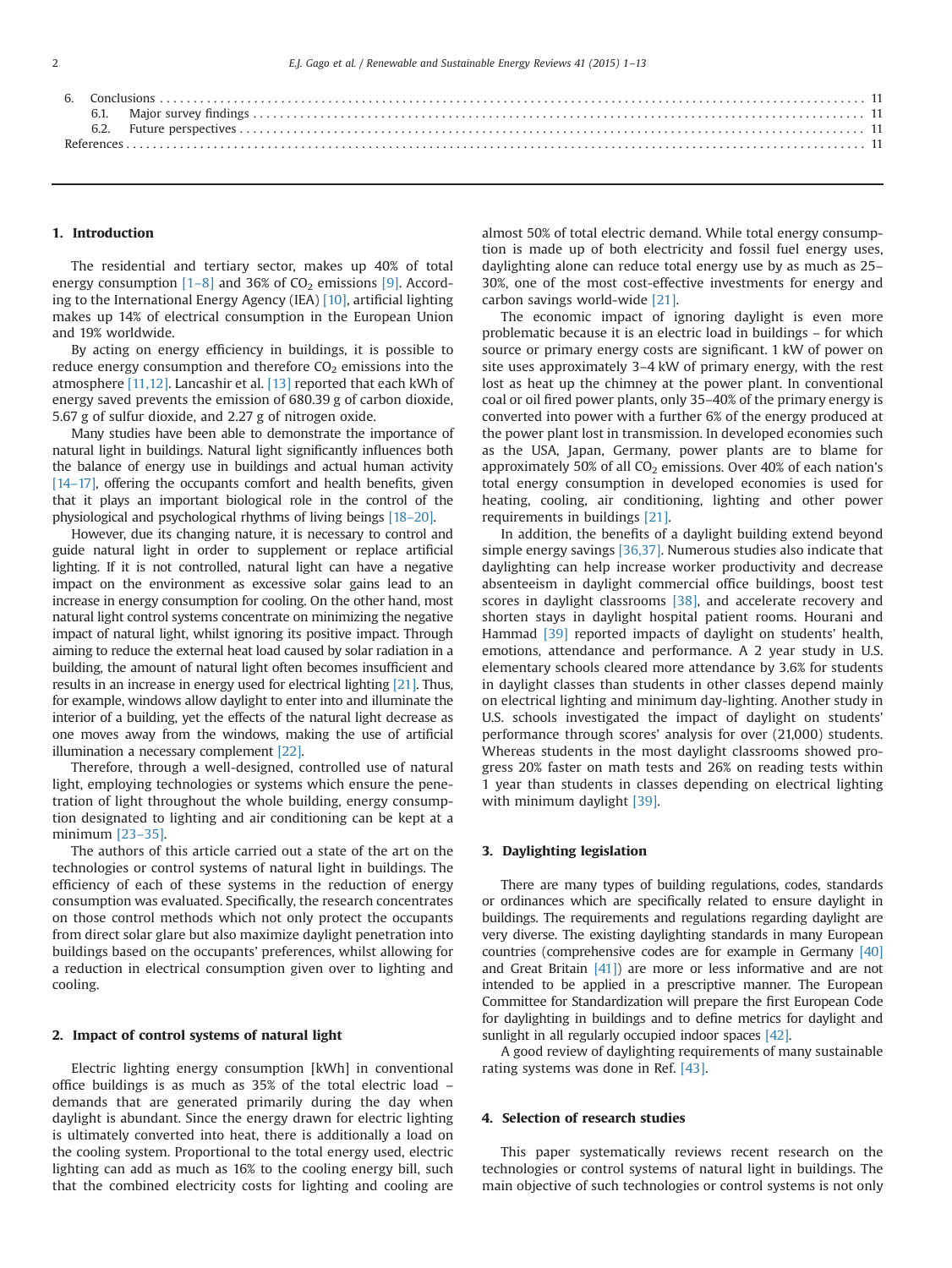to protect occupants from direct solar glare but also maximize daylight penetration into buildings based on occupants' preferences, whilst allowing for a reduction in electrical consumption for lighting and heating. The methodology used for this systematic review is described in [\[44,45\]](#page-11-0), and consists of the following steps:

- Exhaustive search of the literature by applying pre-defined criteria for the identification of the most relevant articles in the field.
- Critical evaluation of the quality of the selected articles by synthesizing their content and summarizing the results and conclusions.

For this research, the data were obtained by searching databases of different disciplines (e.g. environmental and daylighting studies and public health). The search engines used were those on Internet, environmental and daylighting web pages. The key words for the searches were daylighting, sustainable building, healthy buildings and environmental impact of daylight and control systems of daylighting. The inclusion criteria for articles were explicitly defined in consonance with the characteristics of the study. To be included in the review, the article had to be an indepth study of daylighting, its characteristics, influential factors, consequences, technologies or control systems, effects on human health and environment, etc.

The structure of this review reflects the inventory of possible control systems of daylighting in buildings. These control systems were identified by analyzing the contents of the articles. The articles analyzed in the review were retrieved from the following databases: Journal Citation Reports, Web of Knowledge, Web of Science, and Scopus. From each article, the research objectives, the description of the methodology applied or developed, the geographical location of the study, theoretical premises, computer tools used, and above all, the information in the conclusions regarding the technologies or control systems of daylighting in buildings were extracted.

#### 5. Natural light controls and light guides in buildings

According to the International Energy Agency (IEA) [\[10\],](#page-10-0) artificial lighting makes up 14% of electrical consumption in the European Union and 19% worldwide.

There is a great variety of systems to control and/or guide the natural light which penetrates the interior of a building, put in place with the aim of reducing energy consumption. These systems or strategies of control and/or guidance of natural light can be divided into two groups:

- Side-lighting systems
- Top-lighting systems.

The first group includes systems of lateral illumination where natural light enters the interior of a building through the sides. A window is the simplest example of this group of systems or strategies. Zain-Ahmed et al. [\[46\]](#page-11-0) presented a study on energy savings achieved through the use of daylight in passive solar building design. They proved that by modifying the size of the windows, a minimum saving of 10% in electrical energy consumption is achieved.

In the second group, natural light enters the interior of a building from the top. A skylight would be the simplest example of this group.

The main objective of these systems and/or strategies of control and/or guidance of natural light is not only to maximize levels of natural light inside a building but also optimize the light quality in

the environment for its occupants (an excess of natural light can be uncomfortable). The key to well-designed natural illumination lies in the control, not only of levels of light, but also in the direction and distribution of the light. In this way both the comfort of the occupants and the reduction in electrical energy consumption for lighting [\[47\]](#page-11-0) and cooling [\[48\]](#page-11-0) will be assured.

## 5.1. Side-lighting systems

Side-lighting systems are designed to avoid an unequal distribution of natural light which may occur through the use of traditional lateral windows. These systems achieve a more uniform, balanced distribution of natural light inside a building through the reduction of excessive levels of light near the windows and an increase in the light in areas situated far from the windows. In this article the side-lighting systems analyzed are

- Light shelves
- Prismatic glazing
- Mirrors and holograms
- Anidolic ceiling
- Louvres and blinds.

## 5.1.1. Light shelves

Light shelves are components placed horizontally in a window above eye level. As Ochoa and Capeluto [\[49\]](#page-11-0) demonstrate, these systems protect the lower areas near a window from direct solar radiation. They also reduce the contrast between the light levels generated in the vicinity of the window and those at the back of the room. Edmonds and Greenup [\[50\]](#page-11-0) showed that light shelves are a good device for shading and natural lighting.

Light shelves are divided into superior and inferior sections. Their job is to reflect the light which shines on them towards the surface of the ceiling in order to achieve a better penetration and more uniform distribution of light, whilst decreasing the electrical energy consumption for lighting. In this way Sanati and Utzinger [\[51\]](#page-11-0) showed that spaces where the windows had been fitted with light shelves used less electricity for lighting than those with conventional windows.

As these systems operate by reflecting the light which falls upon them towards the surface of the ceiling, the geometry of both the ceiling and the light shelves plays a very important role in their performance. Freewan et al. [\[52\],](#page-11-0) proved that the best ceiling is one which is curved in both the front and the rear of the room. In a subsequent study the authors analyzed the interaction between the different geometries of the light shelves when combined with a curved roof, finding the best light shelves are curved and bevelled [\[53\]](#page-11-0). Al-Sallal [\[54\]](#page-11-0) revealed that a roof pitch of  $5^\circ$  contributes to a reduction in the difference in brightness between the ceiling and the back wall.

Light shelves affect the architectural and structural design of a building and must be considered at the beginning of the design phase as they require a specific roof type in order to function efficiently. Light shelves must be designed specifically for every window orientation, room configuration or latitude [\[55,56\].](#page-11-0) Although light shelves are only effective during the seasons of the year where light falls directly onto them, they help reduce glare. As they reduce levels of illumination they are not always apt for rooms with north exposure [\[49\]](#page-11-0).

#### 5.1.2. Prismatic glazing

Devices similar to prismatic glazing have been used for many years to adapt daylight in such a way so that the diffused solar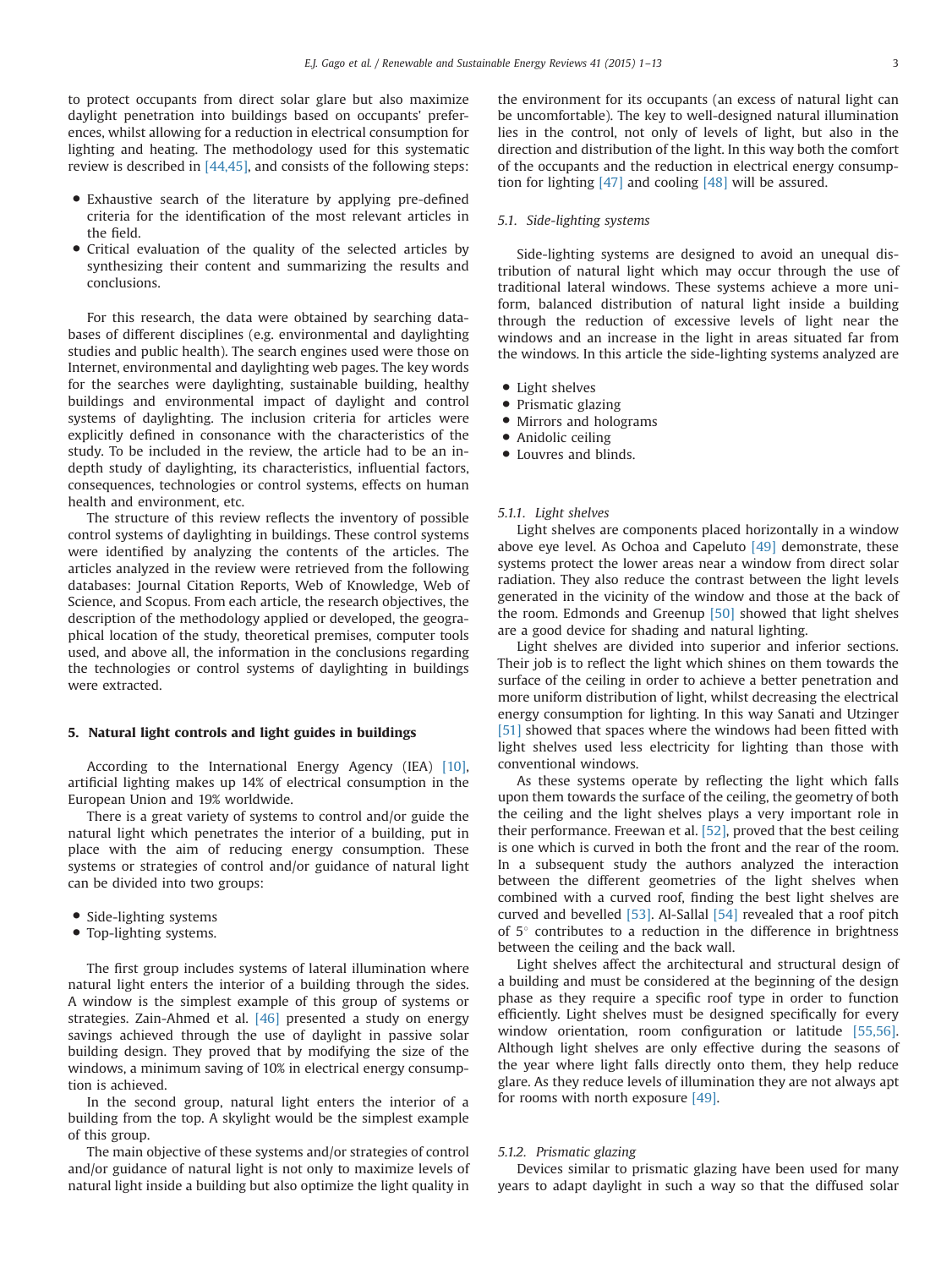

Fig. 1. Light deflection using prismatic glazing [\[21\]](#page-10-0).

radiation enters into a building whilst the direct radiation is reflected [\[57\]](#page-11-0). Critten [\[58\]](#page-11-0) showed that prismatic glass could be used to enhance winter sunlight in greenhouses, whilst Kurata [\[59\]](#page-11-0) demonstrated the effects of a Fresnel prism in a greenhouse cover, concluding that the transmission of light in winter was increased whilst in summer it decreased.

Prismatic glazing follows the basic laws of reflection and refraction of sunlight to change the inbound direction of the light and redistribute it. Part of the incidental sunlight is reflected on the ceiling while the rest stays near the window (Fig. 1). In this way a better penetration and more uniform distribution of sunlight can be achieved [\[60\].](#page-11-0) Lorenz [\[61\]](#page-11-0) proved that this heightened penetration and uniformity of light reduces electrical energy consumption for cooling as it offers a significant improvement in the thermal comfort of the users during the summer months. Along these lines, Christoffers [\[62\]](#page-11-0) managed to reduce electrical energy consumption for cooling and heating by decreasing the direct solar radiation falling onto the front of a building by 10% in the summer whilst transmitting 90% of this radiation in winter.

Various studies have concentrated on different aspects of prismatic glazing, with the objective of improving the distribution of daylight inside rooms [\[63,64\].](#page-11-0) Some of the aspects which have been analyzed include design, thickness, deviation angle, amount of deviated light.

However, the effect of prismatic glazing when the sky is overcast is negligible. In this case the prismatic plates are placed between two transparent panes of glass at the top of the window. Along these lines Edmonds [\[65\]](#page-11-0), analyzed a material of a similar thickness to conventional glass windows, with a prismatic glazed laminate placed between two panes. The resulting material offered a more efficient distribution of sunlight.

#### 5.1.3. Mirrors and holograms

Mirrors and holographic sheets or Holographic Optical Elements (HOEs) allow a redirection of natural light, improving light penetration and distribution inside buildings [\[60\].](#page-11-0) Both systems offer large potential savings in energy and improved comfort for users [\[66\]](#page-11-0). Breitenbach and Rosenfeld [\[67\]](#page-11-0) investigated the optical properties of holograms, concluding that, as they separate the majority of the light visible from the infrared part of the solar spectrum, they are an efficient means of both controlling natural light and optimizing sunlight gain.

Various authors have studied the environmental advantages of holograms. Müller [\[68\]](#page-11-0) proved that through the use of holograms, electrical consumption for lighting could be reduced by more than 50% when complemented with an automatic control system for the lights. James and Bahaj [\[69\]](#page-11-0) showed that the temperature in a greenhouse could be reduced by as much as 6.1 degrees if holograms were added to 62% of the glass.

However, according to Tholl et al. [\[70\]](#page-11-0), holograms offer the disadvantage of reducing transparency in an environment whilst Klammt et al. [\[71\]](#page-11-0) state that the high cost of holograms means that using them on a large scale is difficult. Furthermore Köster [\[21\]](#page-10-0) concludes that mirror glass windows reduce the transmission of energy through the glazed surface. This means that, by reducing the external heat load resulting from solar irradiation into the building being reflected and/or absorbed in the outer skin, energy use for electric lighting is increased ([Fig. 2](#page-4-0)).

#### 5.1.4. Anidolic ceilings

The anidolic ceiling is a system which offers an improvement not only in the levels of natural light inside a building but also in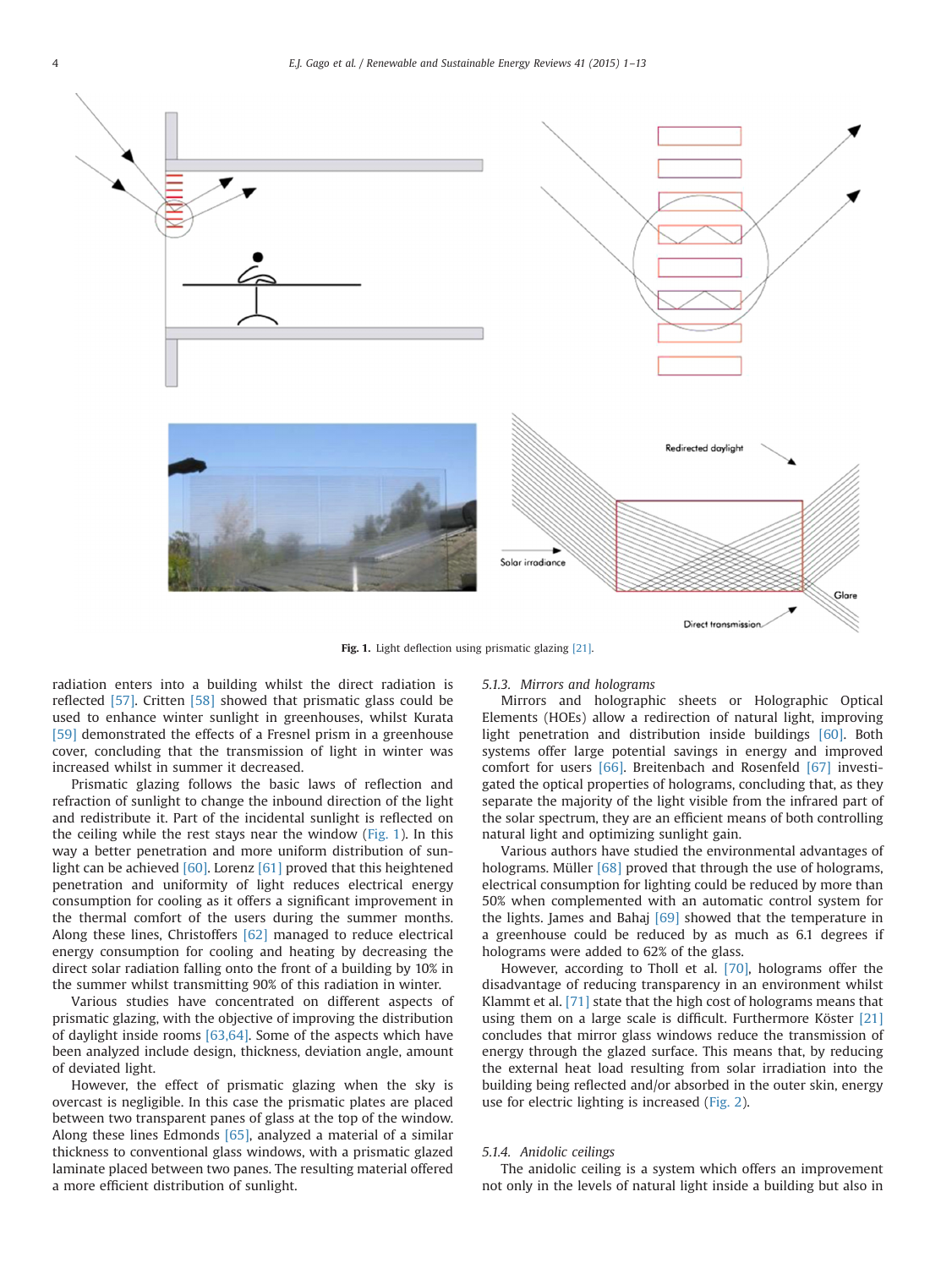<span id="page-4-0"></span>energy efficiency [\[72,73\].](#page-11-0) Wittkopf et al. [\[74\]](#page-11-0) proved that more than 20% of electrical energy consumption for lighting could be saved using this system. For Courret et al. [\[75\]](#page-11-0) this saving in



Fig. 2. Mirror facades darken the interior, making it necessary to switch on the lights during the day [\[21\]](#page-10-0).

electrical energy for lighting is 30%. Using a comparative study, these authors proved furthermore that personal appreciation of the luminous atmosphere is higher in a room with an anidolic ceiling, leading to a significant reduction in reading errors both on paper and on the screen. Scartezzini and Courret [\[76\]](#page-11-0) showed that on an overcast day, the daylight factor, measured at the back of a room, increased by 1.7; this allows for a reduction in electrical energy consumption for lighting of a third. Furthermore, measurements of visual comfort recorded that, with an overcast sky, the anidolic ceiling offers better quality illumination than conventional glazing. Linhart and Scartezzini [\[77\]](#page-11-0) proved that with anidolic lighting systems, lighting power densities can be reduced by at least  $4 W/m^2$  with no significant impact on visual comfort and efficiency; even a  $3 W/m<sup>2</sup>$  reduction is a realistic possibility.

Vázquez-Moliní et al. [\[78\],](#page-11-0) describe in detail the anidolic collecting system as a part of the comprehensive daylighting system. The day lighting system is based on a Truncated Compound Parabolic Concentrator (T-CPC) collection system that minimizes the system's dependence on solar incidence which means an appropriate behavior for virtually any time of year during working hours. Moreover the controlled aperture angle, limited by the collector array, reduces reflection losses.

Other authors such as Ochoa and Capeluto [\[49\]](#page-11-0) proved that the anidolic ceiling offers high levels of illumination in quantitative terms. However, qualitatively, care must be taken over solar angles where the reflection hub may cause glare. Errors in the size or orientation of the hub may cause undesired reflections, even when the system's performance is good.

#### 5.1.5. Louvres and blinds

Louvres and blinds are two systems designed to capture the sunlight entering into the front part of a room and redirect it towards the back. This increases light levels at the back of the room whilst reducing them at the front (Fig. 3).

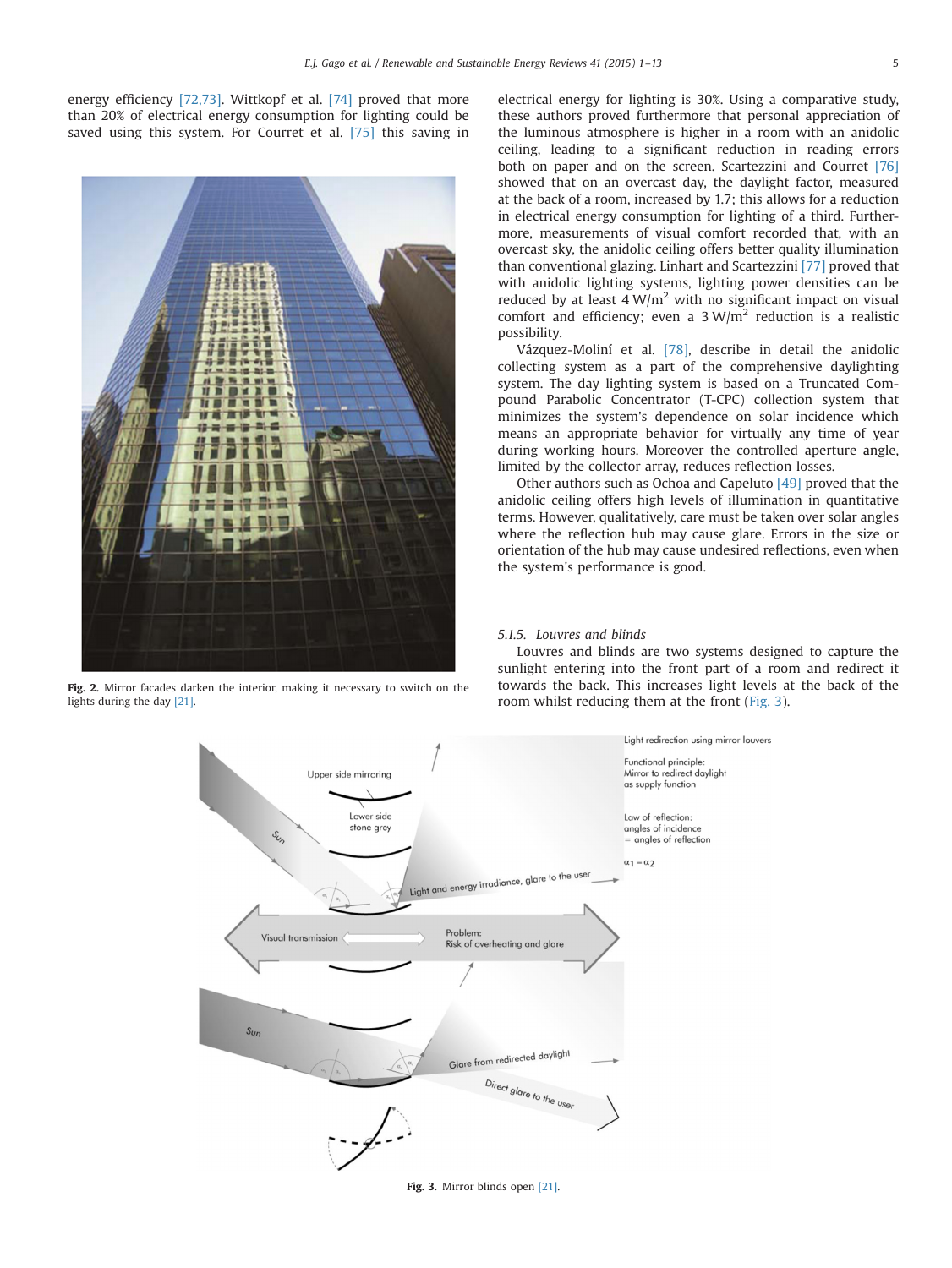Louvres and blinds are made up of numerous horizontal, vertical or sloping slats. Due to the discreet nature of the device, its optical (and thermal) properties are complex and depend on several parameters including louvre characteristics, tilt angle and solar angle of incidence. Rotation angle, shape, size, configuration and color of slats all have an impact on glare and visibility, but also on effective transmittance, absorption and reflectance of a window-blind system [\[79\]](#page-11-0).

Much of the research carried out on louvres and blinds concentrates on calculating their optical properties and other questions relating to their control, employing experimental techniques [80–[82\],](#page-11-0) analytical models [83–[85\],](#page-11-0) semi-analytical and numerical methods [86–[89\]](#page-11-0) and ray-tracing simulation [90–[92\].](#page-12-0)

Numerous authors have studied the influence of louvres and blinds on electrical energy consumption in buildings. Along these lines, Hammad and Abu-Hijleh [\[93\]](#page-12-0) examined the changes in electrical consumption in an office block situated in Abu Dhabi, in the United Arab Emirates. They compared this system with another, simpler method of using light dimmers controlled by a sensor. The results showed that the potential energy savings when using the dimmers was merely 24.4%, 24.45% and 25.19% in the south, east and west-facing facades, respectively. The proposed system of dynamic blinds together with the gradual light reduction strategy meant energy savings of 34.02%, 28.57% and 30.31% in a southern, eastern and western orientation, respectively. Saelens et al. [\[94\]](#page-12-0) evaluated the influence on cooling demands and the peak cooling potential of a south-facing office when different models and perspectives were applied to simulate performance of external Louvre shading devices.

Oh et al. [\[95\]](#page-12-0) optimized control strategies of slat-type blinds through two stages. In the first stage, double-sided blinds were suggested by applying different reflectance between the front and back of the slat and by fully rotating the slat when the system mode was switched between heating and cooling. When the double-sided blind was used alongside the controlled light dimmers, an energy saving of 24.6% could be achieved when compared to the baseline case, and simultaneously glare could be avoided. In the second stage, the control strategies of slat angle and up/down control logic were developed to fully remove glare and improve the energy efficiency. As a result, an energy saving of 29.2% could be achieved whilst glare was reduced to just 0.1%. Shen et al. [\[96\],](#page-12-0) evaluated and compared the lighting, heating and cooling energy consumption, electric demand and visual comfort of different control strategies. The results showed that integrated controls achieve the lowest total energy in all cases. In most cases, Strategy 6 (Fully integrated lighting and daylighting control with blind tilt angle control without blind height control) achieves the lowest total energy. In mixed humid climates and buildings with interior blinds, Strategy 7 (Fully integrated lighting and daylight control with blind tilt angle and height control) achieves the lowest total energy.

Koo et al. [\[97\],](#page-12-0) proposed a new method of blind control to maximize the comfort of the user and minimize energy consumption for heating on a clear day.

Palmero-Marrero and Oliveira [\[98\]](#page-12-0) studied the effect of the louvre shading devices applied to different facades of a building at different latitudes. The results showed that the integration of louvre shading devices offered thermal comfort inside a building and could lead to significant energy savings, compared with a similar building without this type of shading devices.

Along these lines Leung et al. [\[99\]](#page-12-0) showed that the reflective louvre system can increase working plane illuminance by up to 70% on a clear day. However this system did not generate reasonable savings in costs and presented the disadvantage of creating contrast. DattaIt [\[100\]](#page-12-0) proved that external fixed horizontal louvres are effective not only in reducing the cooling loads in a building in the summer but also offer a reduction in the global yearly primary energy loads.

Athienitis and Tzempelikos [\[101\]](#page-12-0) presented a methodology for a combined lighting–daylighting numerical simulation of an office space with an advanced window system incorporating motorized reflective blinds between the two panes. The energy savings using the methodology presented for the particular window system with integrated blinds may exceed 75% for overcast days and 90% for clear days, compared with the case of an office space with no daylighting/dimming control. Also, proper control of the blinds blocks direct solar radiation and reduces glare.

One disadvantage of louvres and blinds is that, if they are controlled manually by the occupants of a building, according to personal preferences, they often do not comply with the thermal, lighting and visual efficiency requirements [\[102](#page-12-0)–108]. The occupants may be out of the room when the blinds require adjustment. Furthermore, the occupants often close the louvres or blinds completely to avoid overheating and glare [\[95,109\],](#page-12-0) reducing in this way the quantity of light. If this occurs, electrical energy consumption for both lighting and cooling will increase [\[110\].](#page-12-0) The occupants can also alter the position of the blinds to protect the space from direct sunlight, but they do not often readjust the position of the blinds in the absence of direct sunlight [\[90,101,102,111,112\]](#page-12-0).

The solution to this problem lies in the use of automated blinds with an appropriate automated control system [\[102\]](#page-12-0), which helps reach a balance between the right amount of natural light and maximum protection against overheating [\[94,95,97,105,113](#page-12-0)–115]. The advantages of automated blinds are as follows:

- They provide higher levels of natural light and better protection against overheating and glare inside a building [\[93\].](#page-12-0)
- Better thermal efficiency and higher natural light penetration leading to savings in both cooling loads and lighting energy [\[93,95,106,116\].](#page-12-0) Galasiu et al. [\[117\]](#page-12-0) presented the fieldmeasured performance of two commercial photocontrolled lighting systems, continuous dimming and automatic on/off, as a function of various configurations of manual and photocontrolled automated venetian blinds. The results showed that under clear sky and without blinds both lighting control systems reduced the energy consumption for lighting on average by 50–60% when compared to lights fully on from 6 am to 6 pm. These savings, however, dropped by 5–45% for the dimming system, and by 5–80% for the automatic on/off system with the introduction of various static window blind configurations. The savings in lighting energy were more significant when the lighting control systems were used together with photocontrolled blinds. This was due to the capability of the blinds to adjust their position automatically in direct response to the variable daylight levels. Lee et al. [\[118\],](#page-12-0) designed a dynamic venetian blind and dimmable electric lighting system to optimize daylight admission and solar heat gain rejection in real-time, while accommodating other occupants' considerations. The authors showed a significant energy saving (22–86%) and a reduction in peak demands (18–32%) using the automated venetian blind/lighting system instead of static venetian blinds with the same dimmable electric lighting system.
- They close automatically when the temperature inside a building or the levels of light become too high, and they reopen when the temperature and light decrease, to allow penetration of daylight [\[119\]](#page-12-0).
- The control system adjusts automated blinds to block direct sunlight, avoiding in this way glare, and offering total daylight illumination and electrical illumination on the illumination level range of [\[102,104\].](#page-12-0)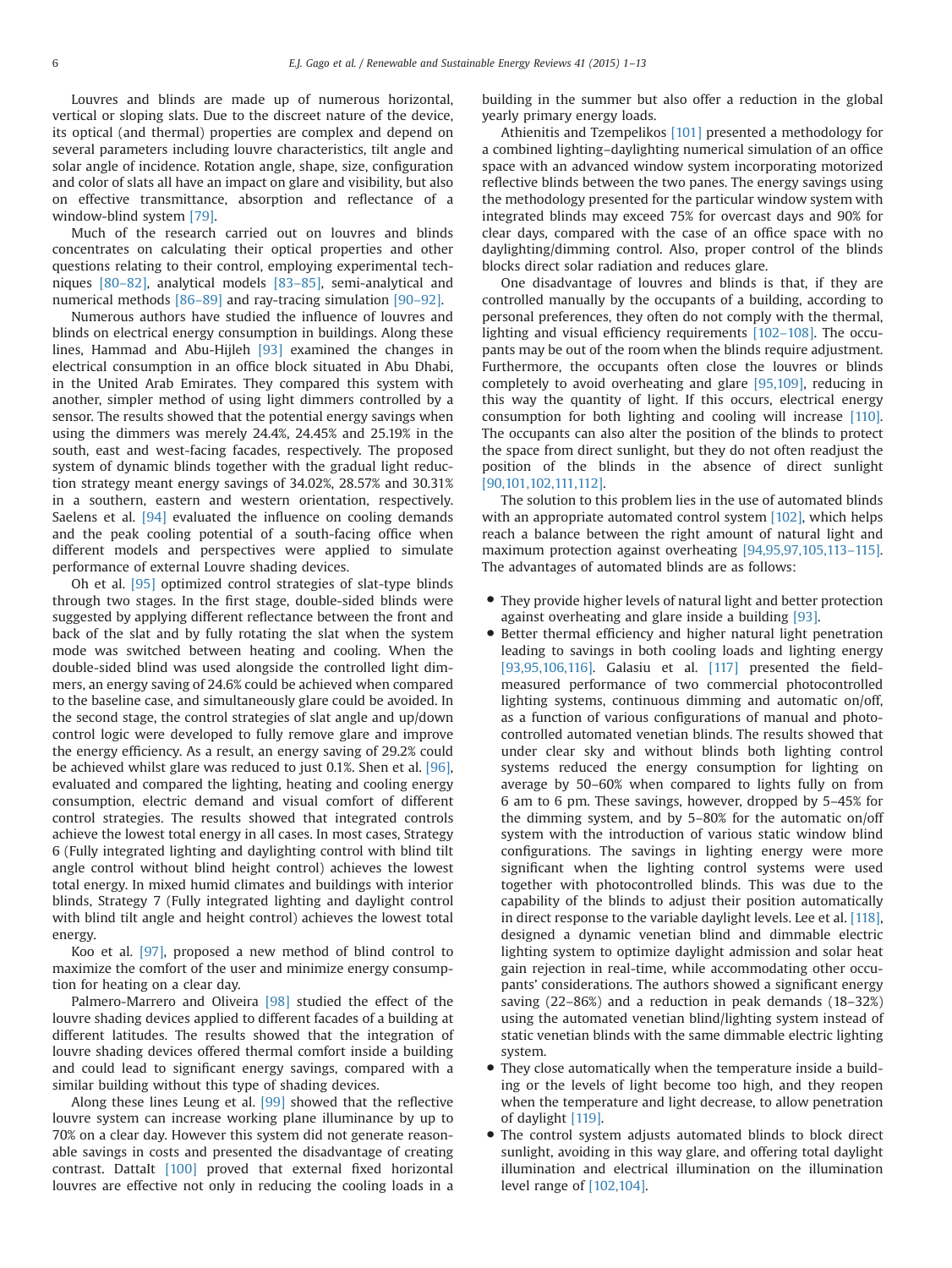#### <span id="page-6-0"></span>Table 1

Summary of research on natural light controls and guides systems.

| System                     | Object/Methodology                                                                                                                                                                                                                                                                                                                                                                                                                                                                                                   | Location                                 | <b>Building</b>                  | <b>Major findings/limitations</b>                                                                                                                                                                                                                                                                                                                                                                                                                                                                                                                        | Ref.     |
|----------------------------|----------------------------------------------------------------------------------------------------------------------------------------------------------------------------------------------------------------------------------------------------------------------------------------------------------------------------------------------------------------------------------------------------------------------------------------------------------------------------------------------------------------------|------------------------------------------|----------------------------------|----------------------------------------------------------------------------------------------------------------------------------------------------------------------------------------------------------------------------------------------------------------------------------------------------------------------------------------------------------------------------------------------------------------------------------------------------------------------------------------------------------------------------------------------------------|----------|
|                            | Lightshelf The system was simulated through Radiance in a prototype that responds to a deep Israel<br>anidolic office space typology for different seasons of the year and hours of the day. The<br>system was compared for illuminance and glare performance.                                                                                                                                                                                                                                                       |                                          | Office                           | This system protects the lower areas near a window from direct solar<br>radiation and it also reduces the contrast between the light levels<br>generated in the vicinity of the window and those at the back of the<br>room. The anidolic ceiling offers high levels of illumination in<br>quantitative terms. However, qualitatively, care must be taken over solar<br>angles where the reflection hub may cause glare. Errors in the size or<br>orientation of the hub may cause undesired reflections, even when the<br>system's performance is good. | $[49]$   |
| Lightshelf                 | Traditional adaptations of tropical /sub tropical buildings to high ambient irradiance Tropics<br>from high elevations are outlined. Some examples of optical systems designed to<br>improve daylighting in tropical buildings are discussed.                                                                                                                                                                                                                                                                        |                                          | Office                           | The lightshelves are a good device for shading and natural lighting.                                                                                                                                                                                                                                                                                                                                                                                                                                                                                     | $[50]$   |
| Lightshelf<br>and<br>blind | In the lightshelf zone, first the existing venetian blinds were relocated to the middle Wisconsin<br>of the window height, and then the interior lightshelves were installed on the upper<br>half of the windows. The measurement was performed under overcast sky condition<br>with electric lights off and all venetian blinds retracted. To study the effect of the<br>subdivided window on occupants' use of blinds and electric lighting, the data was<br>gathered on blind positions and electric light usage. |                                          | Office                           | The results suggest that in identical environmental conditions,<br>occupants whose workstations were located within the lightshelf zone<br>demonstrated a lower window occlusion than those who were located in<br>the area with conventional windows. Additionally, occupants in the<br>lightshelf zone used less electric lighting than those in regular window<br>design area.                                                                                                                                                                        | $[51]$   |
| Lightshelf                 | The impact of ceiling geometries on the performance of lightshelves was investigated Sub-tropics<br>using physical model experiments and radiance simulations.                                                                                                                                                                                                                                                                                                                                                       |                                          | Office                           | The geometry of both the ceiling and the lightshelves plays a very<br>important role in their performance. The best ceiling is one which is<br>curved in both the front and the rear of the room and the best<br>lightshelves are curved and bevelled.                                                                                                                                                                                                                                                                                                   | [52, 53] |
| glazing                    | Prismatic The reduction electrical energy consumption was investigated using a prismatic<br>glazing unit consisting of two panes with interlocking, horizontal prismatic ribs with between 30° and 60°<br>a triangular cross-section and a prism angle of $90^\circ$ .                                                                                                                                                                                                                                               | North or south latitudes                 | Office                           | This heightened penetration and uniformity of light reduces electrical<br>energy consumption for cooling as it offers a significant improvement in<br>the thermal comfort of the users during the summer months.                                                                                                                                                                                                                                                                                                                                         | [61]     |
| Prismatic<br>glazing       | This study estimates the technical potential for energy savings available from vertical Chicago<br>daylighting strategies and explores additional savings that may be available if current<br>dPOE research culminates in a successful market-ready product.                                                                                                                                                                                                                                                         |                                          | Office                           | Results indicate that fully functional dPOE coatings, when paired with<br>conventional vertical daylight strategies, have the potential to reduce<br>energy use associated with U.S. commercial electric lighting demand by<br>as much as 930 Tbtu. This reduction in electric lighting demand<br>represents an approximately 85% increase in the energy savings<br>estimated from implementing conventional vertical daylight strategies<br>alone.                                                                                                      | [64]     |
|                            | Hologram The development and production of HOE's for controlling and directing the radiation Dortmund (Germany),<br>of the sun which gives a broad scale of applications with high potential of energy<br>saving and increase of comfort.                                                                                                                                                                                                                                                                            | Southampton (UK) and<br>Athens (Greece). | Office                           | A shading device with HOEs is a highly innovative system allowing<br>"transparent shading". The view to the outside is nearly not affected, but<br>the beam radiation is inhibit to penetrate the building. In combination<br>with an automatic control system the energy consumption for cooling,<br>heating and illumination in buildings can be reduced.                                                                                                                                                                                              | [66]     |
| Hologram                   | This paper describes the potential application of solar control HOE applied as either a UK<br>fixed plate or tracked solution. The single-element hologram focuses light, spectrally<br>splits it and diverts unwanted infrared heat away from the solar cells.                                                                                                                                                                                                                                                      |                                          | Greenhouse                       | The temperature in a greenhouse could be reduced by as much as<br>6.1 degrees if holograms were added to 62% of the glass.                                                                                                                                                                                                                                                                                                                                                                                                                               | [69]     |
| Anidolic                   | The subject of this article is building energy saving on electrical lighting by anidolic Singapore and Sheffield<br>integrated ceiling (AIC), compared in different daylight climates. The objective was to<br>quantify the energy savings of AIC for a range of locations where such AIC has yet to<br>be applied.                                                                                                                                                                                                  |                                          | Office                           | Computational simulations show that more than 20% of energy for<br>electrical lighting can be saved. The energy savings are quite similar for<br>both locations, with 21% for Singapore and 26% for Sheffield. Therefore, it<br>is valid to conclude that AIC is a universal remedy to improve daylighting<br>and energy efficiency in deep buildings.                                                                                                                                                                                                   | $[74]$   |
| Anidolic                   | The article gives a description of the anidolic systems, as well as an overview of their Greece<br>luminous performance, assessed experimentally within the framework of IEA Task 21.                                                                                                                                                                                                                                                                                                                                |                                          | Office                           | On an overcast day, the daylight factor, measured at the back of a room, [76]<br>increased by 1.7; this allows for a reduction in electrical energy<br>consumption for lighting of a third. Furthermore, measurements of<br>visual comfort recorded that, with an overcast sky, the Anidolic ceiling<br>offers better quality illumination than conventional glazing.                                                                                                                                                                                    |          |
| Anidolic                   | All south-facing office rooms within the LESO solar experimental building in Lausanne Lausanne (Switzerland)<br>(Switzerland) are equipped with a given type of ADS.                                                                                                                                                                                                                                                                                                                                                 |                                          | Office                           | With Anidolic lighting systems, lighting power densities can be reduced [77]<br>by at least $4 W/m2$ with no significant impact on visual comfort and<br>efficiency; even a 3 $W/m^2$ reduction is a realistic possibility.                                                                                                                                                                                                                                                                                                                              |          |
| Anidolic                   | The present paper describes in detail the anidolic collecting system as a part of the Madrid (Spain)<br>comprehensive daylighting system.                                                                                                                                                                                                                                                                                                                                                                            |                                          | Non-<br>residential<br>buildings | The daylighting system minimizes on solar incidence which means an<br>appropriate behavior for virtually any time of year during working hours.<br>Moreover the controlled aperture angle reduces reflection losses.                                                                                                                                                                                                                                                                                                                                     | [78]     |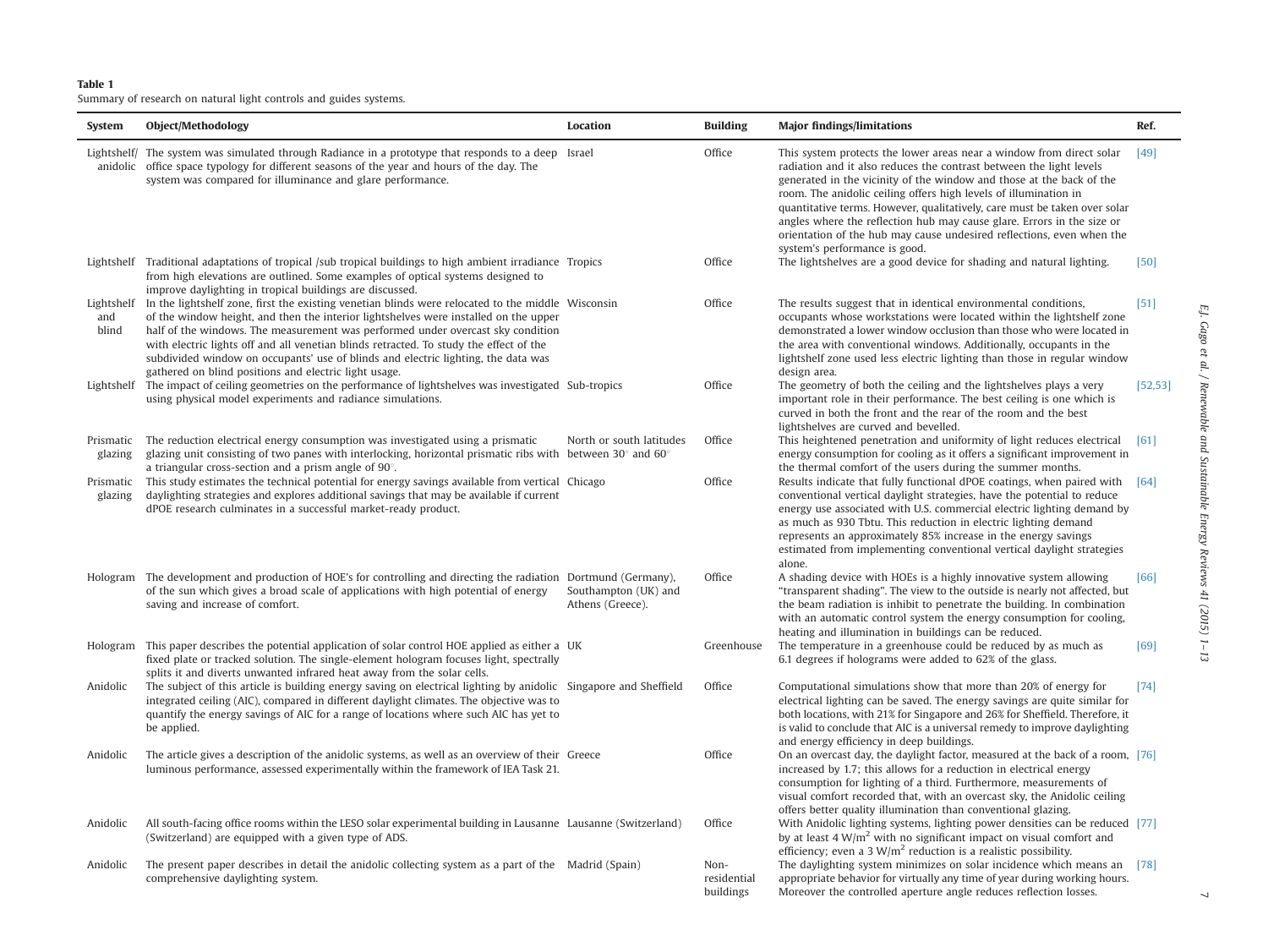| System           | Object/Methodology                                                                                                                                                                                                                                                                                                                                         | Location                                                         | <b>Building</b>          | <b>Major findings/limitations</b>                                                                                                                                                                                                                                                                                                                                                                                                                                                         | Ref.   |
|------------------|------------------------------------------------------------------------------------------------------------------------------------------------------------------------------------------------------------------------------------------------------------------------------------------------------------------------------------------------------------|------------------------------------------------------------------|--------------------------|-------------------------------------------------------------------------------------------------------------------------------------------------------------------------------------------------------------------------------------------------------------------------------------------------------------------------------------------------------------------------------------------------------------------------------------------------------------------------------------------|--------|
| Louvre           | This research is aimed at exploring the influence of external dynamic louvres on the Abu Dhabi-UAE.<br>energy consumption.                                                                                                                                                                                                                                 |                                                                  | Office                   | The results showed that the potential energy savings when using the<br>dimmers was merely 24.4%, 24.45% and 25.19% in the south, east and<br>west-facing facades, respectively. The proposed system of dynamic<br>blinds together with the gradual light reduction strategy meant energy<br>savings of 34.02%, 28.57% and 30.31% in a southern, eastern and western<br>orientation, respectively.                                                                                         | $[93]$ |
| Louvre           | In this paper a ray-tracing method is developed to describe the global solar<br>transmittance of louvre shading devices. The paper assesses the influence on the<br>cooling demand and peak cooling power of a south oriented office cell when using<br>different models and approaches to simulate the performance of exterior louvre<br>shading devices. | Belgium                                                          | Office                   | Best results are achieved by implementing solar radiation weighted<br>monthly averages allowing to estimate the cooling demand and peak<br>cooling power within 3%.                                                                                                                                                                                                                                                                                                                       | $[94]$ |
| Louvre/<br>blind | The optimized automatic control strategies of slattype blinds were developed to<br>efficiently adjust the solar radiation through the window, which can improve both<br>energy efficiency and visual comfort by taking into account cooling, heating and<br>lighting energies as well as the glare phenomena.                                              | Daejeon City, South Korea Office                                 |                          | When the double-sided blind was used alongside the controlled light<br>dimmers, an energy saving of 24.6% could be achieved when compared<br>to the baseline case, and simultaneously glare could be avoided. In the<br>second stage, the control strategies of slat angle and up/down control<br>logic were developed to fully remove glare and improve the energy<br>efficiency. As a result, an energy saving of 29.2% could be achieved whilst<br>glare was reduced to just 0.1%.     | $[95]$ |
| Louvre           | The effect of the louvre shading devices applied to different facades of a building at Mexico (Mexico), Cairo<br>different latitudes was studied.                                                                                                                                                                                                          | (Egypt), Lisbon (Portugal),<br>Madrid (Spain) and<br>London (UK) | Office                   | The results showed that the integration of louvre shading devices offered [98]<br>thermal comfort inside a building and could lead to significant energy<br>savings, compared with a similar building without this type of shading<br>devices.                                                                                                                                                                                                                                            |        |
| Louvre           | This study examines the effectiveness of installing a controlled semi-silvered<br>reflective louvre system in the clerestory portion of a direct solar (north) facing facade<br>system in a deep cellular office space.                                                                                                                                    | Melbourne, Australia                                             | Office                   | The reflective louvre system can increase working plane illuminance by [99]<br>up to 70% on a clear day. However this system did not generate<br>reasonable savings in costs and presented the disadvantage of creating<br>contrast.                                                                                                                                                                                                                                                      |        |
| Louvre/<br>blind | Methodology for a combined lighting-daylighting numerical simulation of an office Montreal<br>space with an advanced window system incorporating motorized reflective blinds<br>between the two panes.                                                                                                                                                     |                                                                  | Office                   | The energy savings using the methodology presented for the particular [101]<br>window system with integrated blinds may exceed 75% for overcast days<br>and 90% for clear days, compared with the case of an office space with no<br>daylighting/dimming control. Also, proper control of the blinds blocks<br>direct solar radiation and reduces glare.                                                                                                                                  |        |
| Blind            | This study aims to find out whether the environmental performance of a building can Seoul, Korea<br>be improved by the application of an automated Venetian blind in comparison to a<br>manual or motorized Venetian blind and whether occupants may feel discomfort by<br>the application of an automated Venetian blind in the summer season.            |                                                                  | Office                   | The potential energy savings and the comfort enhancement when using [120]<br>the automated blind was confirmed.                                                                                                                                                                                                                                                                                                                                                                           |        |
| Skylight         | The main aim of this article is to determine a suitable shape for lightscoop skylights, -<br>whose main characteristic is a vertical opening oriented in the opposite direction to<br>the solar trajectory, in order to ensure maximum illuminance on the work plane<br>within a room.                                                                     |                                                                  | Museum or<br>library     | The curved shape produces an increase of average daylight factors close [127]<br>to 3.5% compared with the rectangular shape, while the sawtooth shape<br>produces a decrease of average daylight factors close to 3.5% in a room<br>under overcast sky conditions.                                                                                                                                                                                                                       |        |
| Skylight         | This study reviews a concept to understand the passive behavior of solar radiation in Malaysia<br>the form of light and heat that falls on, interacts with, and is emitted from a skylight<br>system in a single-story building. The study method is theoretically based on<br>descriptive analysis to assess design requirements.                         |                                                                  | Single-story<br>building | Skylight systems are inappropriate for direct application in the tropics to [128]<br>balance the thermal and lighting loads. Therefore, these systems should<br>be integrated by using shading, glare protection, proper use of reflective<br>surfaces, reflectors, prisms and multi-pane, using splaying and wells for<br>skylight, as well as double-layered roof system, and taking advantage of<br>different geometries, roof angles, orientations, and complicated roof<br>profiles. |        |
| Skylight         | A model to estimate daylight factor was investigated and validated using<br>experimental hourly inside and outside illuminance data of an existing skylight<br>integrated vault roof mud-house in composite climate of New Delhi.                                                                                                                          | New Delhi (India)                                                | House                    | Through the study and validation of a model used to estimate daylight [131]<br>factors, showed a potential yearly saving in electrical energy for lighting<br>of 973 kWh/year. This saving is equivalent to 1526 kg/year of $CO2$<br>emissions.                                                                                                                                                                                                                                           |        |
| Sawtooth         | The experimental results and the specific analysis of thermal energy savings carried Almeria (Spain)<br>out to analyze energy efficiency in a building with a sawtooth system installed.                                                                                                                                                                   |                                                                  | University               | Simulations have shown that, the needed annual thermal loads required [132]<br>to obtain comfort conditions are lower into MEDUCA (Model Educational<br>Buildings for Integrated Energy Efficient Design, contract BU 1006/96)<br>courtyard than in a conventional sawtooth roof. The loads values are<br>different depending on monthly requirements.                                                                                                                                    |        |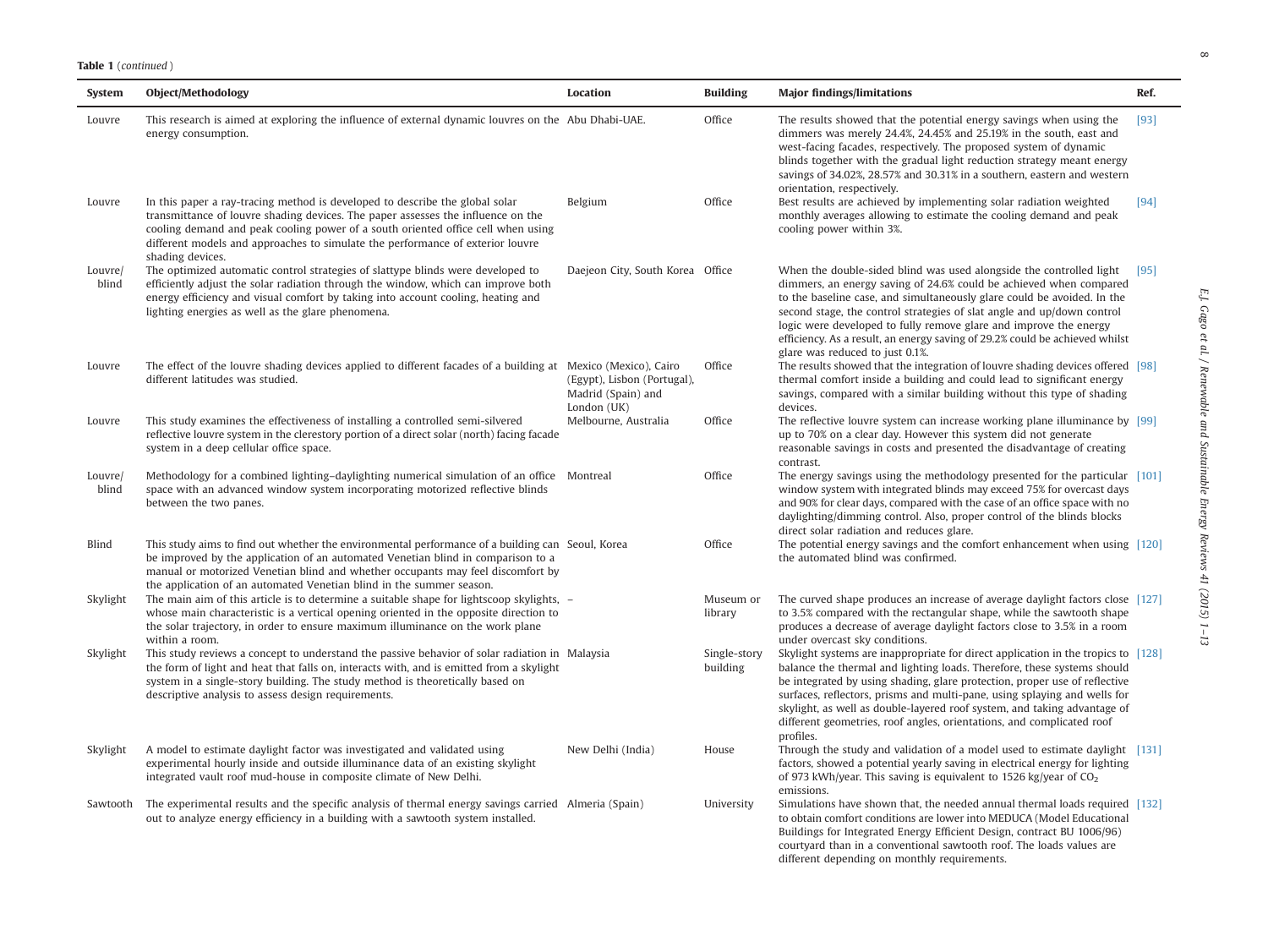| distriction<br><b>EXTER</b>                                                                                     | ommercial                                                                             | and                                           | antial<br>ESIGENCIAL |
|-----------------------------------------------------------------------------------------------------------------|---------------------------------------------------------------------------------------|-----------------------------------------------|----------------------|
| . otroduced to illuminate the Hong Kong<br><b>TAGE</b><br>į<br>ughting system "<br>In this researc <sup>+</sup> | anc light pipe ar-<br>hemating to pean<br>ha custam ri<br>lift lohhier Tl<br>anciocad | i<br>1.221177777777<br>address the problem of |                      |
| ht pipe I<br>ļ                                                                                                  |                                                                                       |                                               |                      |

This lighting system can solve the energy consumption problem in the lift lobby in terms of renewable energy use and natural lighting application. The prismatic light pipe can work in both clear and overcast sky conditions. However, there are limiting factors that affect the performance of it such as orientation, solar azimuth angle and angle of

application. The prismatic light pipe can work in both clear and overcast This lighting system can solve the energy consumption problem in the

sky conditions. However, there are limiting factors that affect the lift lobby in terms of renewable energy use and natural lighting

performance of it such as orientation, solar azimuth angle and angle of

[\[136\]](#page-12-0)

incident light.

Office

incident light.

implementation. In summer, the energy saving from the lighting system

Approximately 30% saving was achieved by the 1<br>implementation. In summer, the energy saving fi

from the lighting system

proposed controller

[\[137\]](#page-12-0)

will be even higher.

will be even higher.

Istanbul (Kadikoy) Office Approximately 30% saving was achieved by the proposed controller Istanbul (Kadikov) The aim of this study is to illuminate a windowless room via a light-pipe and Light pipe The aim of this study is to illuminate a windowless room via a light-pipe and dimmable electronic ballasts. dimmable electronic ballasts. ight pipe

Ji-Hyun et al. [\[120\],](#page-12-0) set out to decide whether the environmental performance of a building could be improved through the use of an automated venetian blind when compared with a manual or motorized blind and whether the occupants would feel discomfort when using an automated blind during the summer months. In terms of energy consumption for cooling, automated blinds reduced this consumption compared to fully-opened manual blinds as the automated blinds blocked solar radiation according to the outdoor weather conditions while consuming more energy compared to manual blinds which is fully closed. However, if the additional energy consumption for lighting needed due to the interception and blocking of sunlight is considered, the overall environmental performance of the automated blinds is nearly equal to that of manual blinds when fully opened. As the room illuminance level continuously exceeded the upper limit of 3340 lx, it would be reasonable to assume that the blinds ought to have been fully closed and artificial lighting used. Furthermore, if the additional energy consumption for lighting is considered, the overall environmental performance of the automated blinds is better than that of manual blinds when fully closed. As for the comfort of the occupants, in the case of the automated blinds, the slat angle is controlled to cut off direct sunlight, which reduces the discomfort from excessive solar radiation and direct sunlight. In addition, daylight can be introduced to provide a feeling of openness.

5.2. Top-lighting systems

Typical top-lighting systems are

- Skylight
- Roof monitor
- -Sawtooth
- Light pipe.

Garcia-Hansen et al. [\[121\],](#page-12-0) outline the possible energy savings and greater efficiency obtained through the use of top-lighting systems (skylights, roof monitors and clerestory roof windows) in cold areas of the typically template climate of Argentina. The results indicate that heating, ventilation and lighting costs can be significantly reduced through the implementation of these passive solar systems.

## 5.2.1. Skylight systems

A skylight system consists of a horizontal or sloping opening in the roof of a building. It is designed to capture sunlight when the sun is at its zenith, allowing daylight to penetrate into buildings. This system of natural illumination can only be used on the top floor of a multi-storey building or in single-storey buildings [\[122\].](#page-12-0)

To quantify the efficiency of these skylights, some studies employ scale models [\[123\]](#page-12-0) or computer simulators [\[124,125\].](#page-12-0) In this way, Henriques et al. [\[126\]](#page-12-0) developed a skylight system which responded to the environmental demands of a building's exterior as well as its interior. Parametric and environmental software analysis was used to generate and assess solutions. Acosta et al. [\[127\]](#page-12-0) conducted an analysis in order to determine the most suitable set up for a skylight system, in order to ensure maximum working plane illuminance within a room. Treado et al. [\[48\]](#page-11-0) concluded that skylights are the most efficient option for minimizing total energy use in a building for heating, cooling and lighting. They are furthermore the most effective source of natural lighting, achieving a reduction of 77% in electrical energy consumption. Although, for Al-Obaidi et al. [\[128\]](#page-12-0) the use of this system is limited to specific climatic regions because of its considerable effect on the indoor environment.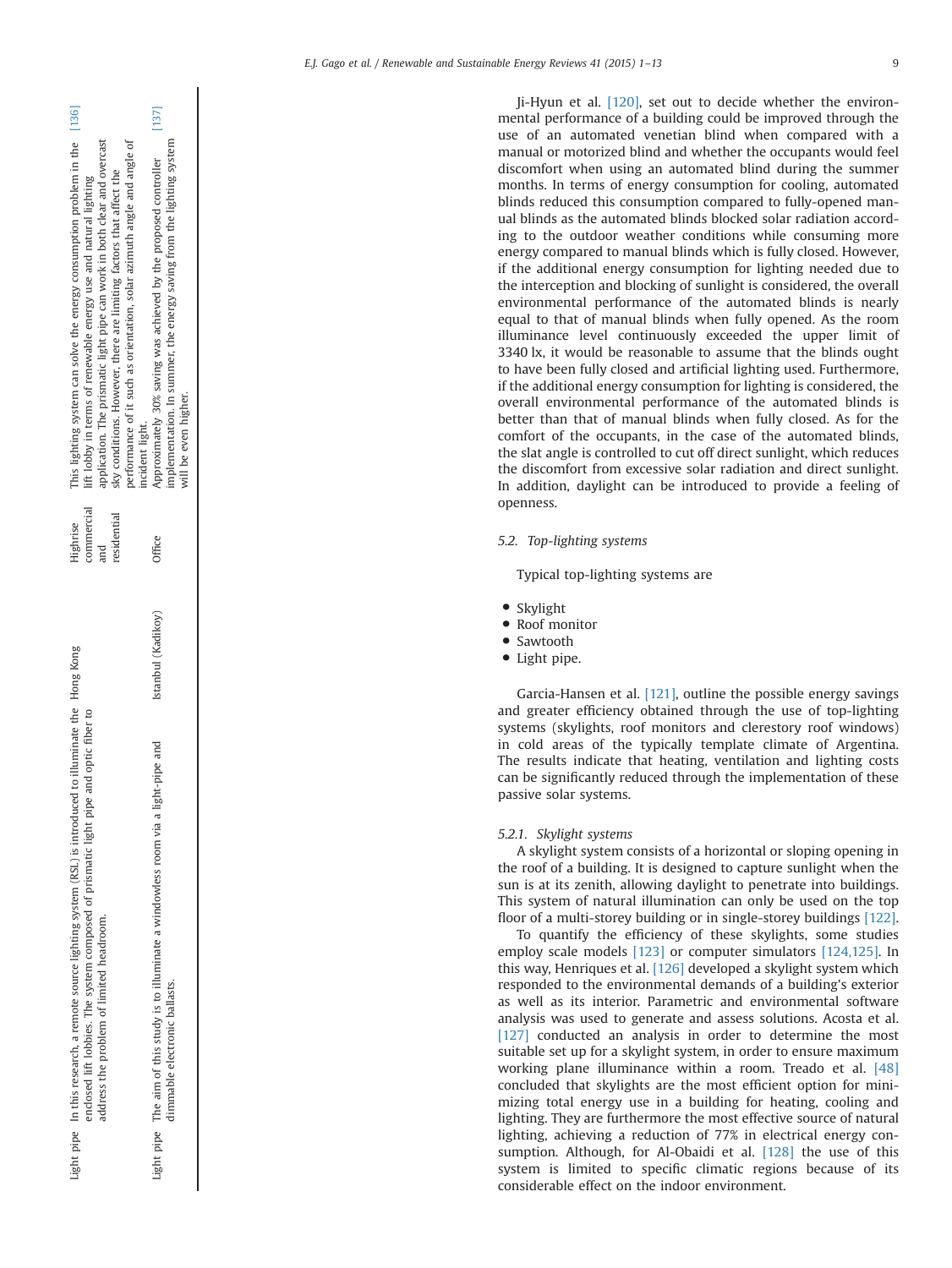<span id="page-9-0"></span>Other researchers have based their studies on the classic treatises dealing with daylight [\[129\]](#page-12-0). In this way Tsangrassoulis and Santamouris [\[130\]](#page-12-0) offer a practical methodology to estimate the efficiency of this system and determine the quantity of light reaching the interior of a building where these devices have been installed. This methodology is based on the flux transfer approach, used to model the distribution of light energy in round skylights of different proportions of height and width, wall reflectance and transmittance of the glass. Chel et al. [\[131\]](#page-12-0) through the study and validation of a model used to estimate daylight factors, showed a potential yearly saving in electrical energy for lighting of 973 kWh/ year. This saving is equivalent to 1526 kg/year of  $CO<sub>2</sub>$  emissions.

#### 5.2.2. Roof monitor and sawtooth systems

Roof monitors and sawtooth are lighting systems which differ mainly in form. They consist of vertical or sloping openings in the roof used to capture light. These openings can be designed to reflect sunlight at certain moments of the day or the year, depending on the requirements of a building. The roof monitor system allows sunlight to penetrate a room in winter when the sun is low in the sky, but not during the summer months.

Heras et al. [\[132\]](#page-12-0) present the experimental results and the specific analysis of thermal energy savings carried out to analyze energy efficiency in a building with a sawtooth system installed.

#### 5.2.3. Light pipe systems

The light pipe system consists of a dome skylight (to capture sunlight), a reflective tube (to reflect the sunlight to interior spaces) and a diffuser assembly (placed inside the room to be lit). The dome must be ultraviolet and impact resistant, to protect the tube from dust and rain. Commonly two types of light pipe system are used straight and elbow bends [\[133\]](#page-12-0).

The light pipe system is an energy-saving technology offering the possibility of illuminating even the farthest depths of an interior space. Darula et al. feel that straight light tubes offer a unique opportunity for carrying natural light to the farthest corners of a room even in spaces with no windows. [\[134\].](#page-12-0) However, for Kocifaj et al. [\[135\]](#page-12-0) the light tube must be pointing directly at the sun to reach its full efficiency potential. Wong and Yang [\[136\]](#page-12-0) demonstrated that light pipe system can work in both clear and overcast sky conditions. However, there are limiting factors that affect the performance of it such as orientation, solar azimuth angle and angle of incident light.

Görgülü and Ekren [\[137\]](#page-12-0) lighted a windowless room with a light tube and dimmable electronic ballasts. A saving of around 30% was made using the proposed controller. In the summer months, the energy saved on illumination would be greater.

Jenkins and Muneer [\[138](#page-12-0)–140] discussed numerous design models/methods to use in predicting light levels in light tubes, in other words, a tool to quantify the best configuration for light tubes in any given situation. A year later, Jenkins et al. [\[141\]](#page-12-0) developed a model which employed the cosine law of illumination to trace the distribution of the light diffusing light tube, taking into consideration pipe elbow pieces or bends.

Canziani et al. [\[16\]](#page-10-0) proved that the light pipe system offers an energy saving potential for both electrical energy (used in artificial illumination) and thermal (heating and cooling) energy. They are furthermore capable of avoiding unwanted phenomenon such as direct irradiation, glare, and overheating. They uniformly distribute sunlight to assure adequate luminous comfort.

[Table 1](#page-6-0) presents a summary of research on natural light controls and guides systems.

Table 2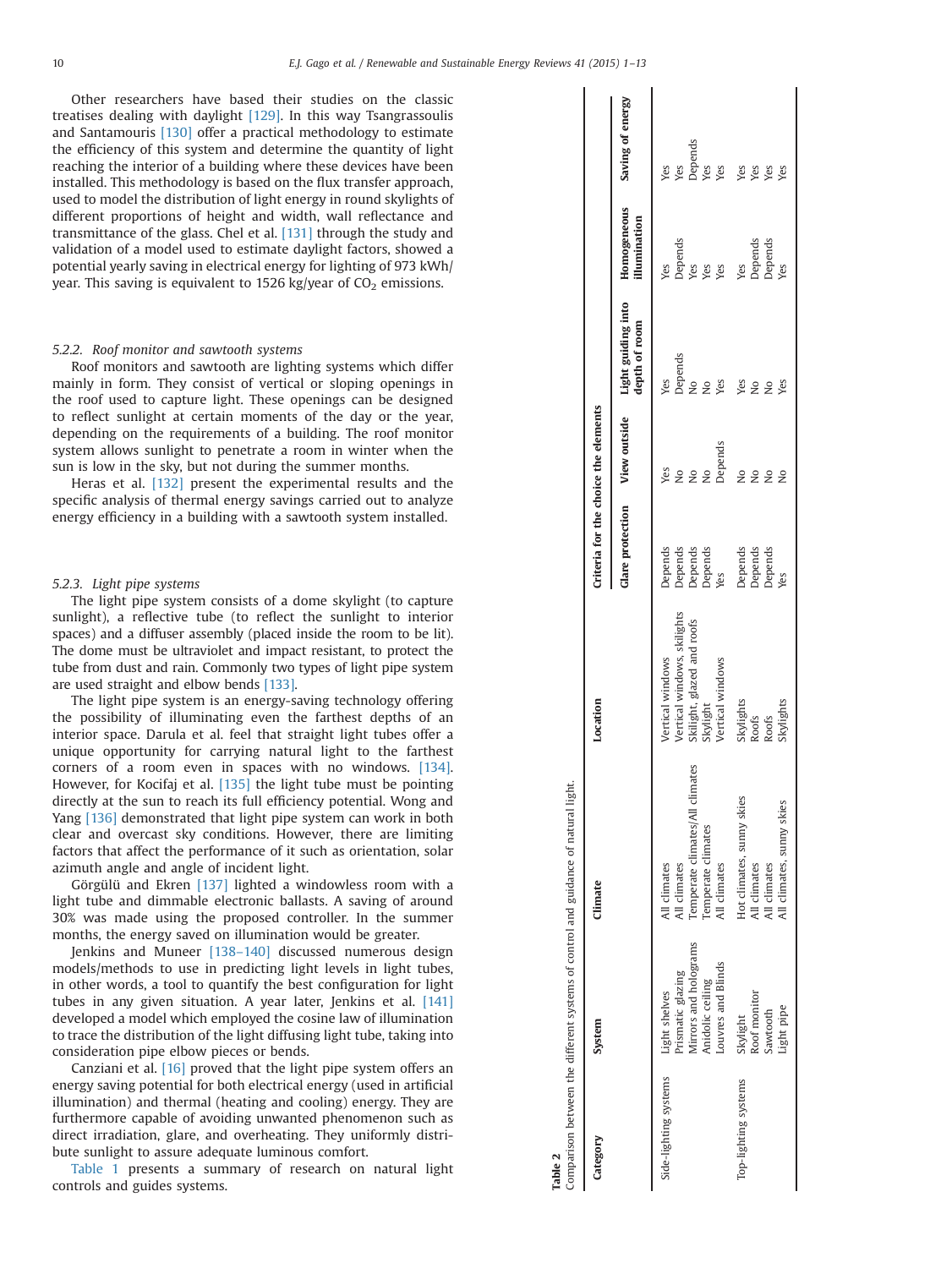## <span id="page-10-0"></span>6. Conclusions

#### 6.1. Major survey findings

Traditional strategies of sun protection reduce the energy transmission through glazed building components using darkened solar shadings and/or mirror glass. The aim here is to reduce the external heat load resulting from solar irradiation into the building being reflected and/or absorbed in the outer skin. This fails to provide the buildings with sufficient natural daylight. The result is an increased use of energy for electric lighting, so that in terms of total energy consumption in these buildings, the mirror glazing often results in a negative energy balance.

Through a well-designed, controlled use of natural light, employing technologies or systems which ensure the penetration of light throughout the whole building, energy consumption designated to lighting and air conditioning can be kept at a minimum.

In accordance with the research analyzed, all of the systems and/or strategies of control and/or guidance of natural light guarantee the penetration of natural light into the building, thus reducing the electrical energy consumption for lighting and cooling. They simultaneously improve the thermal and visual comfort of the users of a building. However numerous studies have also brought to light various disadvantages presented by these systems:

- Skylight systems are inappropriate for direct application in the tropics to balance the thermal and lighting loads. Therefore, these systems should be integrated by using shading, glare protection, proper use of reflective surfaces, reflectors, prisms and multi-pane, using splaying and wells for skylight, as well as double-layered roof system, and taking advantage of different geometries, roof angles, orientations, and complicated roof profiles.
- - Light shelves affect the architectural and structural design of a building and must be considered at the start of the design phase as they require a relatively high roof in order to function efficiently. These systems must be specifically designed to fit every window orientation, room configuration and latitude. The performance of light shelves is reduced with Eastern or western orientations and in climates where the conditions are predominantly overcast.
- $\bullet$  Prismatic glazing has a negligible effect when the sky is overcast. In such conditions the prismatic plates are placed between two transparent panes of glass at the top of the window.
- The disadvantages of using holograms are twofold. Firstly, holograms reduce transparency in an environment and secondly their excessive cost means that they cannot often be used on a large scale. The disadvantage of mirror glass windows is that they reduce the transmission of energy through the glazed surface. This means that, by reducing the external heat load resulting from solar irradiation into the building being reflected and/or absorbed in the outer skin, energy use for electric lighting is increased.
- - The Anidolic ceiling offers high levels of illumination in quantitative terms. However, qualitatively, care must be taken over solar angles where the reflection hub may cause glare. Errors in the size or orientation of the hub may cause undesired reflections, even when the system's performance is good.
- - One disadvantage of louvres and blinds is that, if they are controlled manually by the occupants of a building, according to personal preferences, they often do not comply with the thermal, lighting and visual efficiency requirements. The solution to this problem is automated blinds. These are fitted with an appropriate automated control which helps achieve a balance between the correct amount of natural light and maximum protection from overheating.

• The light pipe system is an energy-saving technology offering the possibility of illuminating even the farthest depths of an interior space. However, the light tube must be pointing directly at the sun to reach its full efficiency potential. Prismatic light pipe can work in both clear and overcast sky conditions. However, there are limiting factors that affect the performance of it such as orientation, solar azimuth angle and angle of incident light.

[Table 2](#page-9-0) provides a comparison between the different systems of control and guidance of natural light.

#### 6.2. Future perspectives

- The correct manipulation and exploitation of the sun and daylight is vital as an energy-saving resource and must be treated as a key element in the development of energy concepts.
- Occupants' attitudes and preferences pose significant impact on the usage of the proposed control systems and consequently, the optimization of building design and comfort management is yet an open challenge.
- An important trend of the future research must constitute quantification of the energy savings (lighting, heating and cooling) and evaluation of the impact on the occupants' satisfaction.
- Various simulation techniques that allowing the modeling of buildings with these systems of control and guide need to be future research objectives.

#### References

- [1] [Meijer F, Itard L, Sunikka-Blank M. Comparing European residential building](http://refhub.elsevier.com/S1364-0321(14)00677-7/sbref1) [stocks: performance, renovation and policy opportunities. Build Res Inf](http://refhub.elsevier.com/S1364-0321(14)00677-7/sbref1) [2009;37\(5\):533.](http://refhub.elsevier.com/S1364-0321(14)00677-7/sbref1)
- [2] European Commission & Directorate-General for Energy and Transport. EU energy and transport in figures; 2010a.
- [3] Huber A, Kortman J, Benito, AM, Scharp M. Developing and implementing. Effective household energy awareness services; 2010.
- 
- [4] EUROSTAT. Energy yearly statistics 2008; 2010. [5] [Ghiaus C, Inard C. Energy and environmental issues of smart buildings.](http://refhub.elsevier.com/S1364-0321(14)00677-7/sbref2) [A handbook for intelligent building. 26](http://refhub.elsevier.com/S1364-0321(14)00677-7/sbref2)–51 (accessed 26.09.09).
- [6] Janssen R. Towards energy efficient buildings in Europe. In: EuroACE. Available from: 〈<http://www.euroace.org>〉; 2004 [accessed 03.05.10].
- [7] [Pérez-Lombard L, Ortiz J, Pout C. A review on buildings energy consumption](http://refhub.elsevier.com/S1364-0321(14)00677-7/sbref3) [information. Energy Build 2008;40:394](http://refhub.elsevier.com/S1364-0321(14)00677-7/sbref3)–8.
- [8] Directive 2010/31/EU. Energy performance of buildings; 2010.
- [9] European Commission. Communication from the Commission energy efficiency: delivering the 20% target2008.
- [10] 〈<http://www.iea.org/>
- [11] [Blok K. Enhanced policies for the improvement of electricity ef](http://refhub.elsevier.com/S1364-0321(14)00677-7/sbref5)ficiencies. [Energy Policy 2005;33:1635](http://refhub.elsevier.com/S1364-0321(14)00677-7/sbref5)–41.
- [12] [Alrubaih MS, Zain MFM, Alghoul MA, Ibrahim NLN, Shameri MA, Omkalthum](http://refhub.elsevier.com/S1364-0321(14)00677-7/sbref6) [Elayeb. Research and development on aspects of daylighting fundamentals.](http://refhub.elsevier.com/S1364-0321(14)00677-7/sbref6) [Renew Sustain Energy Rev 2013;21:494](http://refhub.elsevier.com/S1364-0321(14)00677-7/sbref6)–505.
- [13] Lancashire DS, Fox AE. Lighting: the way to building efficiency. Consultingspecifying engineer; 1996. p.34–6.
- [14] [Vine E, Lee E, Clear R, DiBartolomeo D, Selkowitz S. Of](http://refhub.elsevier.com/S1364-0321(14)00677-7/sbref7)fice worker response to [an automated venetian blind and electric lighting system: a pilot study.](http://refhub.elsevier.com/S1364-0321(14)00677-7/sbref7) [Energy Build 1998;28:205](http://refhub.elsevier.com/S1364-0321(14)00677-7/sbref7)–18.
- [15] [Greenup P, Bell JM, Moore I. The importance of interior daylight distribution](http://refhub.elsevier.com/S1364-0321(14)00677-7/sbref8) [in buildings on overall energy performance. Renew Energy 2001;22\(1](http://refhub.elsevier.com/S1364-0321(14)00677-7/sbref8)–3): 45–[52.](http://refhub.elsevier.com/S1364-0321(14)00677-7/sbref8)
- [16] [Canziani R, Peron F, Rossi G. Daylight and energy performances of a new type](http://refhub.elsevier.com/S1364-0321(14)00677-7/sbref9) [of light pipe. Energy Build 2004;36\(11\):1163](http://refhub.elsevier.com/S1364-0321(14)00677-7/sbref9)–76.
- [17] [Aries MBC, Newsham GR. Effect of daylight saving time on lighting energy](http://refhub.elsevier.com/S1364-0321(14)00677-7/sbref10) [use: a literature review. Energy Policy 2008;36\(6\):1858](http://refhub.elsevier.com/S1364-0321(14)00677-7/sbref10)–66.
- [18] [Boyce P, Hunter C, Howlett O. The bene](http://refhub.elsevier.com/S1364-0321(14)00677-7/sbref11)fits of daylight through windows. [New York: Lighting Research Center: Rensselaer Polytechnic Institute; 2003.](http://refhub.elsevier.com/S1364-0321(14)00677-7/sbref11)
- [19] [Heschong L. Daylighting and human performance. ASHRAE J 2002;44:65](http://refhub.elsevier.com/S1364-0321(14)00677-7/sbref12)–7. [20] [Choi JH, Beltran LO, Kim HS. Impacts of indoor daylight environments on](http://refhub.elsevier.com/S1364-0321(14)00677-7/sbref13)
- [patient average length of stay \(ALOS\) in a healthcare facility. Build Environ](http://refhub.elsevier.com/S1364-0321(14)00677-7/sbref13) [2012;50:65](http://refhub.elsevier.com/S1364-0321(14)00677-7/sbref13)–75.
- [21] [Köster H. Daylighting controls, performance and global impacts. Sustain Built](http://refhub.elsevier.com/S1364-0321(14)00677-7/sbref14) [Environ 2013;1:112](http://refhub.elsevier.com/S1364-0321(14)00677-7/sbref14)–62.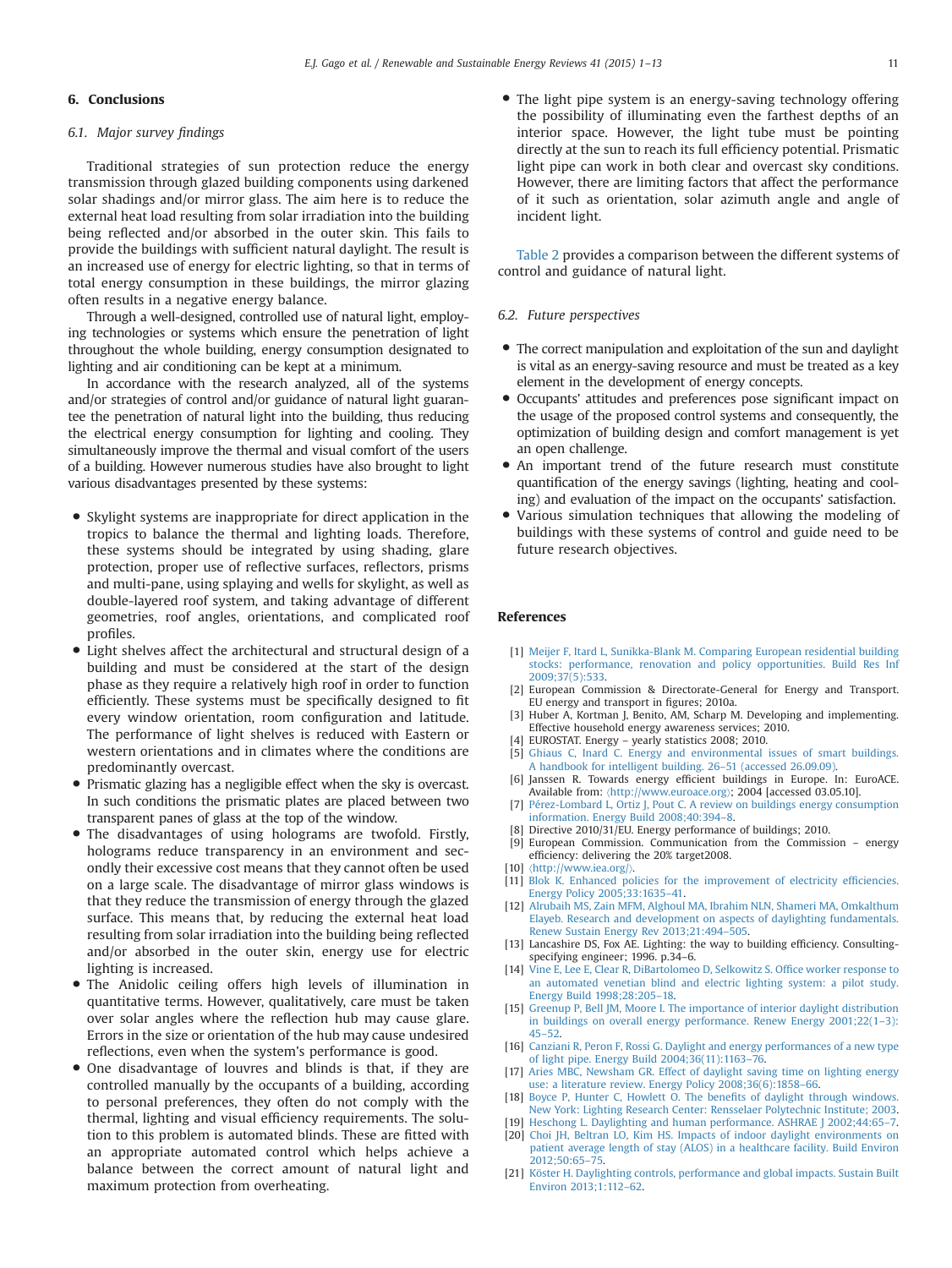- <span id="page-11-0"></span>[22] [Kim JT, Kim G. Overview and new developments in optical daylighting](http://refhub.elsevier.com/S1364-0321(14)00677-7/sbref15) [systems for building a healthy indoor environment. Build Environ](http://refhub.elsevier.com/S1364-0321(14)00677-7/sbref15) [2010;45:256](http://refhub.elsevier.com/S1364-0321(14)00677-7/sbref15)–69.
- [23] [Webb AR. Considerations for lighting in the built environment: non-visual](http://refhub.elsevier.com/S1364-0321(14)00677-7/sbref16) [effects of light. Energy Build 2006;38\(7\):721](http://refhub.elsevier.com/S1364-0321(14)00677-7/sbref16)–7.
- [24] [Hviid C, Nielsen T, Svendsen S. Simple tool to evaluate the impact or daylight](http://refhub.elsevier.com/S1364-0321(14)00677-7/sbref17) [on building energy consumption. Sol Energy 2008;82:787](http://refhub.elsevier.com/S1364-0321(14)00677-7/sbref17)–98.
- [25] [Ihm P, Nemri A, Krarti M. Estimation of lighting energy savings from](http://refhub.elsevier.com/S1364-0321(14)00677-7/sbref18) [daylighting. Build Environ 2009;44:509](http://refhub.elsevier.com/S1364-0321(14)00677-7/sbref18)–14.
- [26] Kim JH, Yeo MS, Kim KW, Yang KW, Park YJ, Lee KH. An experimental study for the evaluation of the environmental performance by the application of the automated venetian blind. In: Proceedings of Clima 2007 WellBeing Indoors, Helsinki, Finland: Clima; 2007. p. 1678–85.
- [27] [Kristl Z, Kosir M, Lah M, Krainer A. Fuzzy control system for thermal and](http://refhub.elsevier.com/S1364-0321(14)00677-7/sbref19) [visual comfort in building. Renew Energy 2008;33:694](http://refhub.elsevier.com/S1364-0321(14)00677-7/sbref19)–702.
- [28] [Lee ES, Selkowitz S. The design and evaluation of integrated envelope and](http://refhub.elsevier.com/S1364-0321(14)00677-7/sbref20) [lighting control strategies for commercial buildings. ASHRAE Trans 1995;95](http://refhub.elsevier.com/S1364-0321(14)00677-7/sbref20)  $(101):326-42.$  $(101):326-42.$
- [29] [Roche L. Summertime performance of and automated lighting and blinds](http://refhub.elsevier.com/S1364-0321(14)00677-7/sbref21) [control system. Light Res Technol 2002;34:11](http://refhub.elsevier.com/S1364-0321(14)00677-7/sbref21)–27.
- [30] [Tzempelikos A, Athienitis AK. The impact of shading design and control on](http://refhub.elsevier.com/S1364-0321(14)00677-7/sbref22) [building cooling and lighting demand. Sol Energy 2007;81:369](http://refhub.elsevier.com/S1364-0321(14)00677-7/sbref22)–82.
- [31] [Li DHW, Lam JC. Evaluation of lighting performance in of](http://refhub.elsevier.com/S1364-0321(14)00677-7/sbref23)fice buildings with [daylighting controls. Energy Build 2001;33\(8\):793](http://refhub.elsevier.com/S1364-0321(14)00677-7/sbref23)–803.
- [32] [Li DHW, Lam TNT, Wong SL. Lighting and energy performance for an of](http://refhub.elsevier.com/S1364-0321(14)00677-7/sbref24)fice [using high frequency dimming controls. Energy Convers Manag 2006;47\(9](http://refhub.elsevier.com/S1364-0321(14)00677-7/sbref24)– [10\):1133](http://refhub.elsevier.com/S1364-0321(14)00677-7/sbref24)–45.
- [33] [Chen Y, Liu J, Pei J, Cao X, Chen Q, Jiang Y. Experimental and simulation study](http://refhub.elsevier.com/S1364-0321(14)00677-7/sbref25) [on the performance of daylighting in an industrial building and its energy](http://refhub.elsevier.com/S1364-0321(14)00677-7/sbref25) [saving potential. Energy Build 2014;73:184](http://refhub.elsevier.com/S1364-0321(14)00677-7/sbref25)–91.
- [34] [Chirarattananon S, Chaiwiwatworakul P, Pattanasethanon S. Daylight avail](http://refhub.elsevier.com/S1364-0321(14)00677-7/sbref26)[ability and models for global and diffuse horizontal illuminance and](http://refhub.elsevier.com/S1364-0321(14)00677-7/sbref26) [irradiance for Bangkok. Renew Energy 2002;26\(1\):69](http://refhub.elsevier.com/S1364-0321(14)00677-7/sbref26)–89.
- [35] [Park KW, Athienitis AK. Workplane illuminance prediction method for](http://refhub.elsevier.com/S1364-0321(14)00677-7/sbref27) [daylighting control systems. Sol Energy 2003;75:277](http://refhub.elsevier.com/S1364-0321(14)00677-7/sbref27)–84.
- [36] [ul Haq Mohammad Asif, Hassan Mohammad Yusri, Abdullah Hayati, Rahman](http://refhub.elsevier.com/S1364-0321(14)00677-7/sbref28) [Hasimah Abdul, Abdullah Md Pauzi, Hussin Faridah, et al. A review on](http://refhub.elsevier.com/S1364-0321(14)00677-7/sbref28) [lighting control technologies in commercial buildings, their performance](http://refhub.elsevier.com/S1364-0321(14)00677-7/sbref28) [and affecting factors. Renew Sustain Energy Rev 2014;33:268](http://refhub.elsevier.com/S1364-0321(14)00677-7/sbref28)–79.
- [37] [Xue P, Mak CM, Cheung HD. The effects of daylighting and human behavior](http://refhub.elsevier.com/S1364-0321(14)00677-7/sbref29) [on luminous comfort in residential buildings: a questionnaire survey. Build](http://refhub.elsevier.com/S1364-0321(14)00677-7/sbref29) [Environ 2014;81:51](http://refhub.elsevier.com/S1364-0321(14)00677-7/sbref29)–9.
- [38] [Krüger EL, Fonseca SD. Evaluating daylighting potential and energy ef](http://refhub.elsevier.com/S1364-0321(14)00677-7/sbref30)ficiency [in a classroom building. J Renew Sustain Energy 2011;3:063112.](http://refhub.elsevier.com/S1364-0321(14)00677-7/sbref30)
- [39] [Hourani MM, Hammad RN. Impact of daylight quality on architectural space](http://refhub.elsevier.com/S1364-0321(14)00677-7/sbref31) dynamics case study: City Mall – [Amman, Jordan. Renew Sustain Energy Rev](http://refhub.elsevier.com/S1364-0321(14)00677-7/sbref31) [2012;16:3579](http://refhub.elsevier.com/S1364-0321(14)00677-7/sbref31)–85.
- [40] DIN 5034 Tageslicht in Innenräumen. (Daylight in interiors) [in German].
- [41] BS 8206 Part 2 Lighting for buildings e Part 2: Code of practice for daylighting.
- [42] [Hraska J. Chronobiological aspects of green buildings daylighting. Renew](http://refhub.elsevier.com/S1364-0321(14)00677-7/sbref32) [Energy 2014;xxx:1](http://refhub.elsevier.com/S1364-0321(14)00677-7/sbref32)–6.
- [43] [Hraska J. Daylight requirements in sustainable building rating systems. Ing](http://refhub.elsevier.com/S1364-0321(14)00677-7/sbref33) [Iluminatului1454-5837 2011;13\(2\):5](http://refhub.elsevier.com/S1364-0321(14)00677-7/sbref33)–11.
- [44] [Khan KS, Kunz R, Kleijnen J, Antes G. Systematic reviews to support](http://refhub.elsevier.com/S1364-0321(14)00677-7/sbref34) [evidence-based medicine: how to review and apply](http://refhub.elsevier.com/S1364-0321(14)00677-7/sbref34) findings of healthcare [research. London: Royal Society of Medicine Press; 2003.](http://refhub.elsevier.com/S1364-0321(14)00677-7/sbref34)
- [45] [Pullin AS, Stewart GB. Guidelines for systematic review in conservation and](http://refhub.elsevier.com/S1364-0321(14)00677-7/sbref35) [environmental management. Conserv Biol 2006;20:1647](http://refhub.elsevier.com/S1364-0321(14)00677-7/sbref35)–56.
- [46] [Zain-Ahmed A, Sopian K, Othman MYH, Sayigh AAM, Surendran PN. Day](http://refhub.elsevier.com/S1364-0321(14)00677-7/sbref36)[lighting as a passive solar design strategy in tropical buildings: a case study](http://refhub.elsevier.com/S1364-0321(14)00677-7/sbref36) [of Malaysia. Energy Convers Manag 2002;43\(13\):1725](http://refhub.elsevier.com/S1364-0321(14)00677-7/sbref36)–36.
- [47] Franzetti C, Fraisse G, Achard G. Infl[uence of the coupling between daylight](http://refhub.elsevier.com/S1364-0321(14)00677-7/sbref37) and artifi[cial lighting on thermal loads in of](http://refhub.elsevier.com/S1364-0321(14)00677-7/sbref37)fice buildings. Energy Build [2004;36:117](http://refhub.elsevier.com/S1364-0321(14)00677-7/sbref37)–26.
- [48] [Treado S, Gillette G, Kusuda T. Daylighting with windows, skylights, and](http://refhub.elsevier.com/S1364-0321(14)00677-7/sbref38) [clerestories. Energy Build 1984;6:319](http://refhub.elsevier.com/S1364-0321(14)00677-7/sbref38)–30.
- [49] [Ochoa CE, Capeluto IG. Evaluating visual comfort and performance of three](http://refhub.elsevier.com/S1364-0321(14)00677-7/sbref39) [natural lighting systems for deep of](http://refhub.elsevier.com/S1364-0321(14)00677-7/sbref39)fice buildings in highly luminous [climates. Build Environ 2006;41:1128](http://refhub.elsevier.com/S1364-0321(14)00677-7/sbref39)–35.
- [50] [Edmonds IR, Greenup PJ. Daylighting in the tropics. Sol Energy 2002;73:](http://refhub.elsevier.com/S1364-0321(14)00677-7/sbref40) [111](http://refhub.elsevier.com/S1364-0321(14)00677-7/sbref40)–21.
- [51] [Sanati L, Utzinger M. The effect of window shading design on occupant use of](http://refhub.elsevier.com/S1364-0321(14)00677-7/sbref41) [blinds and electric lighting. Build Environ 2013;64:67](http://refhub.elsevier.com/S1364-0321(14)00677-7/sbref41)–76.
- [52] [Freewan AA, Shao L, Riffat S. Optimizing performance of the lightshelf by](http://refhub.elsevier.com/S1364-0321(14)00677-7/sbref42) [modifying ceiling geometry in highly luminous climates. Sol Energy](http://refhub.elsevier.com/S1364-0321(14)00677-7/sbref42) [2008;82:343](http://refhub.elsevier.com/S1364-0321(14)00677-7/sbref42)–53.
- [53] [Freewan AA. Maximizing the lightshelf performance by interaction between](http://refhub.elsevier.com/S1364-0321(14)00677-7/sbref43) [lightshelf geometries and a curved ceiling. Energy Convers Manag](http://refhub.elsevier.com/S1364-0321(14)00677-7/sbref43) [2010;51:1600](http://refhub.elsevier.com/S1364-0321(14)00677-7/sbref43)–4.
- [54] [Al-Sallal KA. Testing glare in universal space design studios in Al-Ain, UAE](http://refhub.elsevier.com/S1364-0321(14)00677-7/sbref44) [desert climate and proposed Improvements. Renew Energy 2007;32:1033](http://refhub.elsevier.com/S1364-0321(14)00677-7/sbref44)–44.
- [55] [Soler A, Oteiza P. Dependence on solar elevation of the performance of a](http://refhub.elsevier.com/S1364-0321(14)00677-7/sbref45) [lightshelf as a potential daylighting device. Renew Energy 1996;8:198](http://refhub.elsevier.com/S1364-0321(14)00677-7/sbref45)–201.
- [56] [Soler A, Oteiza P. Lightshelf performance in Madrid, Spain. Build Environ](http://refhub.elsevier.com/S1364-0321(14)00677-7/sbref46) [1997;32:87](http://refhub.elsevier.com/S1364-0321(14)00677-7/sbref46)–93.
- [57] [Daniels K, Bartenbach C. Tageslichtdurch](http://refhub.elsevier.com/S1364-0321(14)00677-7/sbref47)flutung durch Sonnenschutz. Teeh[nik am Bau 1977;3:291](http://refhub.elsevier.com/S1364-0321(14)00677-7/sbref47)–4.
- [58] [Critten DL. Light enhancement using E](http://refhub.elsevier.com/S1364-0321(14)00677-7/sbref48)–W aligned long prismatic arrays at [high latitude. Sol Energy 1988;41\(6\):583](http://refhub.elsevier.com/S1364-0321(14)00677-7/sbref48)–91.
- [59] [Kurata K. Scale-model experiments of applying a Fresnel prism to green](http://refhub.elsevier.com/S1364-0321(14)00677-7/sbref49)[house covering. Sol Energy 1991;46\(1\):55](http://refhub.elsevier.com/S1364-0321(14)00677-7/sbref49)–7.
- [60] URL: 〈<http://www.solartran.com.au/lasercutpanel.htm>〉.
- [61] [Lorenz W. A glazing unit for solar control, daylighting and energy conserva](http://refhub.elsevier.com/S1364-0321(14)00677-7/sbref50)[tion. Sol Energy 2001;70\(2\):109](http://refhub.elsevier.com/S1364-0321(14)00677-7/sbref50)–30.
- [62] [Christoffers D. Seasonal shading of vertical south-facades with prismatic](http://refhub.elsevier.com/S1364-0321(14)00677-7/sbref51) [panes. Sol Energy 1996;57\(5\):339](http://refhub.elsevier.com/S1364-0321(14)00677-7/sbref51)–43.
- [63] [Laouadi A, Saber HH, Galasiu AD, Arsenault C. Optical model for prismatic](http://refhub.elsevier.com/S1364-0321(14)00677-7/sbref52) [glazing \(1415-RP\). HVAC](http://refhub.elsevier.com/S1364-0321(14)00677-7/sbref52)&[R Res 2013;19:63](http://refhub.elsevier.com/S1364-0321(14)00677-7/sbref52)–75.
- [64] [Shehabi A, DeForest N, McNeil A, Masanet E, Greenblatt J, Lee ES, et al. U.S.](http://refhub.elsevier.com/S1364-0321(14)00677-7/sbref53) [energy savings potential from dynamic daylighting control glazings. Energy](http://refhub.elsevier.com/S1364-0321(14)00677-7/sbref53) [Build 2013;66:415](http://refhub.elsevier.com/S1364-0321(14)00677-7/sbref53)–23.
- [65] [Edmonds IR. Performance of laser cut light de](http://refhub.elsevier.com/S1364-0321(14)00677-7/sbref54)flecting panels in daylighting [applications. Sol Energy Mater Sol Cells 1993;29:1](http://refhub.elsevier.com/S1364-0321(14)00677-7/sbref54)–26.
- [66] Wagner D. Holographic optical elements (HOE) for high efficiency illumination, solar control and photovoltaic power buildings, acronym high efficiency hoes summary (Public); April 2004.
- [67] [Breitenbach J, JLJ Rosenfeld. Goniospectrometer measurements of the optical](http://refhub.elsevier.com/S1364-0321(14)00677-7/sbref55) [performance of a holographic optical element. Sol Energy 2000;68](http://refhub.elsevier.com/S1364-0321(14)00677-7/sbref55)  $(5)$ :427–37.
- [68] [HFO Müller. Application of holographic optical elements in buildings for](http://refhub.elsevier.com/S1364-0321(14)00677-7/sbref56) [various purposes like daylighting, solar shading and photovoltaic power](http://refhub.elsevier.com/S1364-0321(14)00677-7/sbref56) [generation. Renew Energy 1994;5\(Part II\):935](http://refhub.elsevier.com/S1364-0321(14)00677-7/sbref56)–41.
- [69] [James PAB, Bahaj AS. Holographic optical elements: various principles for](http://refhub.elsevier.com/S1364-0321(14)00677-7/sbref57) [solar control of conservatories and sunrooms. Sol Energy 2005;78:441](http://refhub.elsevier.com/S1364-0321(14)00677-7/sbref57)–54.
- [70] Tholl HD, Kubiza R, Stojanoff CG Stacked volume holograms a light directing element. In: Proceedings of SPIE 2255, optical materials technology for energy efficiency and solar energy conversion XIII, vol. 486; 1994. p. 486–96. doi:10.1117/12.185391.
- [71] Klammt S, Müller H, Neyer A. Advanced daylighting using micro-structured components. In: Proceedings of PLDC, TU Dortmund: Berlin; 27–31.10.2009.
- [72] [Wittkopf SK. Daylight performance of anidolic ceiling under different sky](http://refhub.elsevier.com/S1364-0321(14)00677-7/sbref58) [conditions. Sol Energy 2007;81:151](http://refhub.elsevier.com/S1364-0321(14)00677-7/sbref58)–61.
- [73] [Linhart F, Wittkopf SK, Scartezzini JL. Performance of Anidolic Daylighting](http://refhub.elsevier.com/S1364-0321(14)00677-7/sbref59) Systems in tropical climates – [parametric studies for identi](http://refhub.elsevier.com/S1364-0321(14)00677-7/sbref59)fication of main infl[uencing factors. Sol Energy 2010;84:1085](http://refhub.elsevier.com/S1364-0321(14)00677-7/sbref59)–94.
- [74] [Wittkopf SK, Yuniarti E, Soon LK. Prediction of energy savings with anidolic](http://refhub.elsevier.com/S1364-0321(14)00677-7/sbref60) [integrated ceiling across different daylight climates. Energy Build](http://refhub.elsevier.com/S1364-0321(14)00677-7/sbref60) [2006;38:1120](http://refhub.elsevier.com/S1364-0321(14)00677-7/sbref60)–9.
- [75] [Cowrret G, Scartezzini JL, Francioli D, Meyer JJ. Design and assessment of an](http://refhub.elsevier.com/S1364-0321(14)00677-7/sbref61) [anidolic light-duct. Energy Build 1998;28:79](http://refhub.elsevier.com/S1364-0321(14)00677-7/sbref61)–99.
- [76] [Scartezzini JL, Courret G. Anidolic daylighting systems. Sol Energy 2002;73](http://refhub.elsevier.com/S1364-0321(14)00677-7/sbref62) [\(2\):123](http://refhub.elsevier.com/S1364-0321(14)00677-7/sbref62)–35.
- [77] [Linhart F, Scartezzini JL. Minimizing lighting power density in of](http://refhub.elsevier.com/S1364-0321(14)00677-7/sbref63)fice rooms [equipped with Anidolic Daylighting Systems. Sol Energy 2010;84:587](http://refhub.elsevier.com/S1364-0321(14)00677-7/sbref63)–95.
- [78] [Vázquez-Moliní D, González-Montes M, Fernández-Balbuena AA, García-](http://refhub.elsevier.com/S1364-0321(14)00677-7/sbref64)[Botella A, Pohl W, Galan T, et al. Horizontal daylighting system for of](http://refhub.elsevier.com/S1364-0321(14)00677-7/sbref64)fice [buildings. Energy Build 2013;67:525](http://refhub.elsevier.com/S1364-0321(14)00677-7/sbref64)–30.
- [79] [Tzempelikos A. The impact of venetian blind geometry and tilt angle on](http://refhub.elsevier.com/S1364-0321(14)00677-7/sbref65) [view, direct light transmission and interior illuminance. Sol Energy](http://refhub.elsevier.com/S1364-0321(14)00677-7/sbref65) [2008;82:1172](http://refhub.elsevier.com/S1364-0321(14)00677-7/sbref65)–91.
- [80] Aleo F, Sciuto S, Viadana R. Solar transmission measurements in outdoor conditions of non-homogeneous shading devices. In: Proceedings of the European conference on energy performance and indoor climate in buildings. Lyon: France; 1994. p.1074–79.
- [81] Tzempelikos A, Athienitis AK. Modeling and evaluation of a window with integrated motorized venetian blinds. In: Proceedings of 3rd ISES World Congress. Gotenburg, Sweden; 2003.
- [82] [Klems JH, Warner JL. Measurement of bi-directional optical properties of](http://refhub.elsevier.com/S1364-0321(14)00677-7/sbref66) [complex shading devices. ASHRAE Trans 1995;101\(1\):791](http://refhub.elsevier.com/S1364-0321(14)00677-7/sbref66)–801.
- [83] [Parmelee GV, Aubele WW. The shading of sunlit glass. ASHVE Trans](http://refhub.elsevier.com/S1364-0321(14)00677-7/sbref67) [1952;58:377](http://refhub.elsevier.com/S1364-0321(14)00677-7/sbref67)–98.
- [84] [Pfrommer P, Lomas KJ, Kupke C. Solar radiation transport through slat-type](http://refhub.elsevier.com/S1364-0321(14)00677-7/sbref68) [blinds: a new model and its application for thermal simulation of buildings.](http://refhub.elsevier.com/S1364-0321(14)00677-7/sbref68) [Sol Energy 1996;57\(2\):77](http://refhub.elsevier.com/S1364-0321(14)00677-7/sbref68)–91.
- [85] [Kuhn E. Solar control: a general evaluation method for facades with venetian](http://refhub.elsevier.com/S1364-0321(14)00677-7/sbref69) [blinds or other solar control systems. Energy Build 2006;38:648](http://refhub.elsevier.com/S1364-0321(14)00677-7/sbref69)–60.
- [86] [Simmler H, Binder B. Experimental and numerical determination of the total](http://refhub.elsevier.com/S1364-0321(14)00677-7/sbref70) [solar energy transmittance of glazing with venetian blind shading. Build](http://refhub.elsevier.com/S1364-0321(14)00677-7/sbref70) [Environ 2008;43\(2\):197](http://refhub.elsevier.com/S1364-0321(14)00677-7/sbref70)–204.
- [87] [Rosenfeld JLJ, Platzer WJ, Van Dijk H, Maccari A. Modeling the optical and](http://refhub.elsevier.com/S1364-0321(14)00677-7/sbref71) [thermal properties of complex glazing: overview of recent developments.](http://refhub.elsevier.com/S1364-0321(14)00677-7/sbref71) [Sol Energy 2000;69\(6-Suppl.\):S1](http://refhub.elsevier.com/S1364-0321(14)00677-7/sbref71)–13.
- [88] [Yahoda DS, Wright JL. Methods for calculating the effective long-wave radiative](http://refhub.elsevier.com/S1364-0321(14)00677-7/sbref72) [properties of a venetian blind layer. ASHRAE Trans 2004;110\(1\):463](http://refhub.elsevier.com/S1364-0321(14)00677-7/sbref72)–74.
- [89] Kotey NA, Wright JL. Simplified solar optical calculations for windows with venetian blinds. In: Proceedings of the 31st conference of the Solar Energy Society of Canada Inc. (SESCI) and 1st Solar Buildings Conference (SBRN). Montreal, Quebec, Canada; 2006.
- [90] [Andersen M, Rubin MD, Powles RC, Scartezzini JL. Bidirectional transmission](http://refhub.elsevier.com/S1364-0321(14)00677-7/sbref73) [properties of venetian blinds: experimental assessment compared to ray](http://refhub.elsevier.com/S1364-0321(14)00677-7/sbref73)[tracing calculations. Sol Energy 2005;78\(2\):187](http://refhub.elsevier.com/S1364-0321(14)00677-7/sbref73)–98.